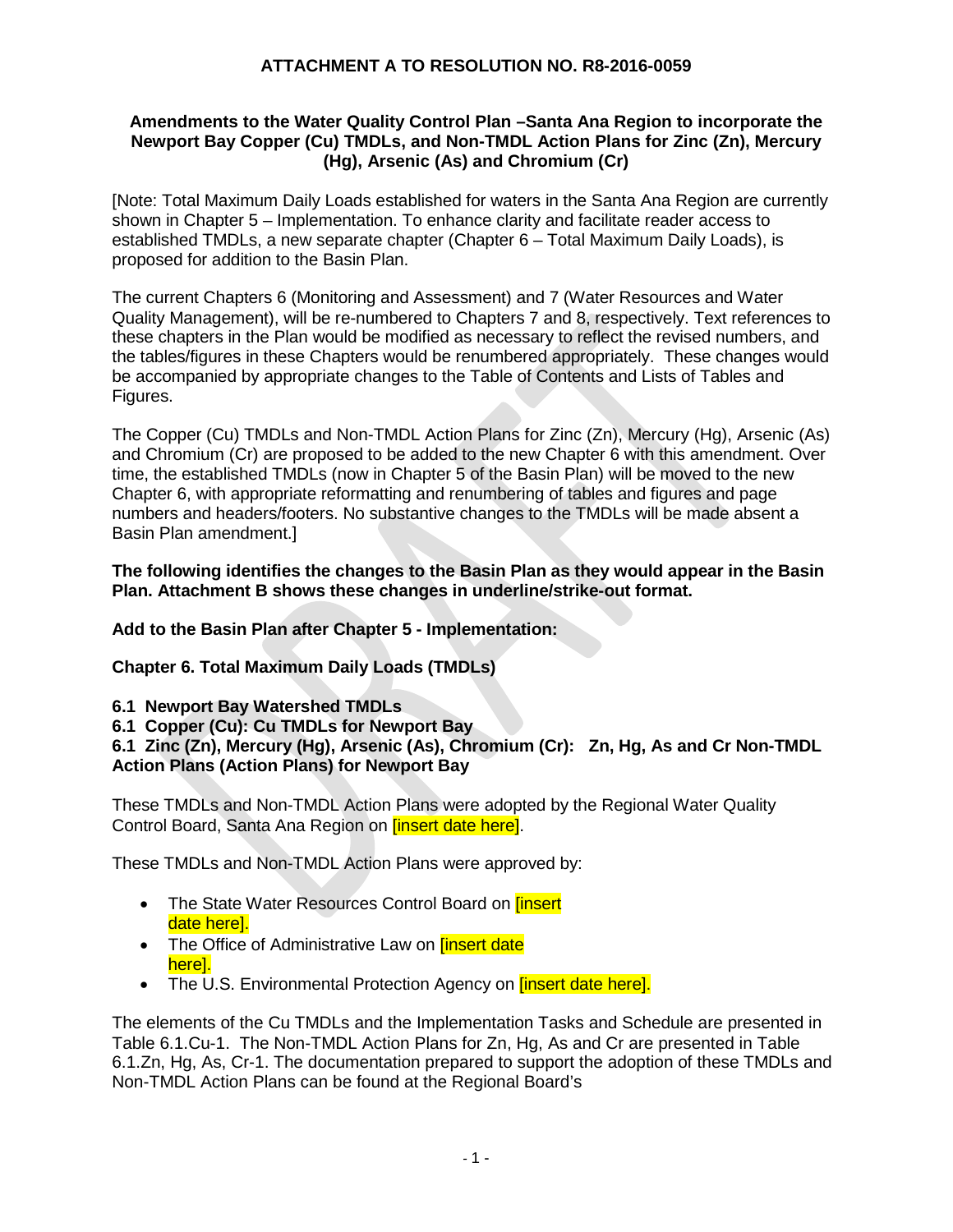website:http://www.waterboards.ca.gov/santaana/water\_issues/programs/tmdl/tmdl\_metals.sht ml.

# **Table 6.1.Cu-1: Total Maximum Daily Loads (TMDLs) for Copper (Cu) for Newport Bay**

# **Problem Statement for Cu**

In June 2002, USEPA promulgated TMDLs for copper (Cu), lead (Pb), zinc (Zn) and cadmium (Cd) in the Upper Bay and Cu, Pb and Zn in the Lower Bay, based on an impairment assessment conducted by USEPA (USEPA, 2002). (USEPA also promulgated Cd, Cu, Pb and Zn TMDLs for San Diego Creek (*ibid.*)). Sediment metal concentrations were also shown to exceed water quality criteria, and sediment toxicity was found in sediment samples across the Upper and Lower Bay (Bight '98, '03). Increased Cu and Zn concentrations were found in mussels in the Lower Bay. Cadmium (Cd), Cu, lead (Pb) and Zn are known to bioaccumulate in benthic organisms, but do not generally biomagnify up the food chain; however, more recent studies have shown that sublethal Cu concentrations in water can be harmful to salmonids. The concentrations of heavy metals in aquatic plants in Newport Bay have not been documented, although Allen et al (2008) tested concentrations in algae.

In 2006, the State Board assessed individual metals in Newport Bay and listed the Upper and Lower Bay for Cu. No other individual metals were listed based on the State Board assessment, although USEPA's 2002 TMDLs remained in place. State Board also demonstrated no metals impairment in San Diego Creek.

The latest impairment assessment by Regional Board staff, based on data collected after 2002, showed that Upper and Lower Newport Bay are still impaired for Cu in water and sediments. The Cu TMDLs address the Cu impairment, and revise and replace the Cu TMDLs promulgated by USEPA (2002). Demonstrated impairment in the Bay due to other metals (Zn, Hg, As and Cr) are addressed by Non-TMDL Action Plans (Action Plans). The Action Plan for Zn will replace the Zn TMDLs promulgated by USEPA.

### *Impairment Assessment Results*

*Water.* Both Upper and Lower Newport Bay, including marinas, are impaired for Cu based on exceedances of the dissolved Cu saltwater criteria specified in the 2000 California Toxics Rule (CTR).

*Sediments.* Sediment Cu exceeded the Cu Effects Range Median (ERM) sediment guideline in surface sediments in the Lower Bay, particularly in the Turning Basin/South Lido Channel areas. Sediment toxicity was also found in the Upper and Lower Bay in multiple studies. Since only a subset of marinas was sampled in the Cu-Metals Marina Study, a more extensive marina survey is needed to fully assess the extent of sediment Cu exceedances and sediment toxicity in marina and boatyard areas in Newport Bay*.* 

**Fish and/or mussel tissue.** Cu did not exceed fish tissue guidelines for either human health or wildlife.

### **Numeric Targets for Cu**

Numeric targets have been identified below for water and sediment. The targets include 1) the CTR saltwater criteria for dissolved copper (Cu) in water, and 2) the Effects Range Low (ERL) sediment guideline for total Cu in sediments. ERLs rather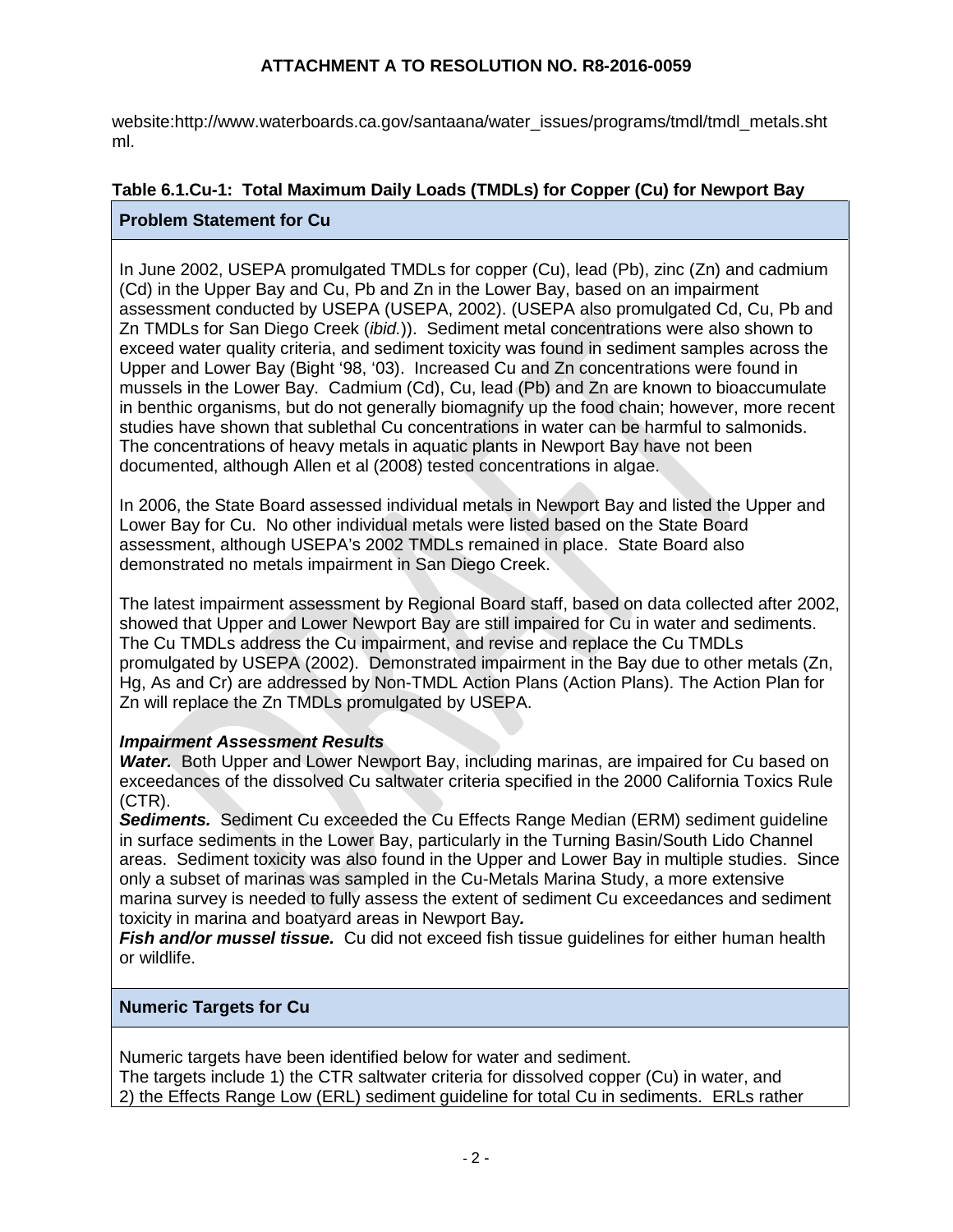ERM guidelines are used to provide a conservative approach,.

| <b>Numeric Targets for Copper (Cu) in Water and Sediment in Newport Bay</b> |                                          |         |                                              |
|-----------------------------------------------------------------------------|------------------------------------------|---------|----------------------------------------------|
| <b>Metal</b>                                                                | Water (µg/L)<br>(CTR saltwater criteria) |         | Sediment (µg/g)<br>(ERL sediment guidelines) |
|                                                                             | acute                                    | chronic | <b>Effects Range Low</b>                     |
| Cu                                                                          | 4.8                                      | 3.1     | 34                                           |
|                                                                             |                                          |         |                                              |

### **Source Analysis for Cu**

Known sources of Cu include: 1) Cu antifouling paints on boat hulls and boatyards; 2) urban runoff from major tributaries;3) urban runoff from storm drains that empty directly into Newport Bay; 4) Bay sediments; and, 5) air deposition. Cu antifouling paints (AFPs) are the largest sources of Cu to the Bay, and are an order of magnitude higher than the second largest source, which is runoff from the major tributaries. Cu in storm drain runoff is small compared to the two largest sources, but may have localized impacts in areas near storm drains. Bay sediments may also be a source of Cu to Bay waters, although their contribution has not yet been quantified. In addition, algae and other vegetation may contain Cu; however, these sources have not been quantified.

| Summary of Copper (Cu) Loads to Newport Bay* |                                                     |                         |                               |
|----------------------------------------------|-----------------------------------------------------|-------------------------|-------------------------------|
|                                              | <b>Dissolved Cu</b><br>(lbs/yr)<br><b>This TMDL</b> | Percent (%)<br>of Total | Cu (lbs/yr)<br>(Toxics TMDLs) |
| Boats <sup>1</sup>                           | 36,000                                              | 89.6                    | 50,114                        |
| Tributary runoff <sup>2</sup>                | 3005 (548)                                          | 7.5                     | 7020                          |
| Storm drain runoff <sup>3</sup>              | 303                                                 | 0.75                    |                               |
| Air deposition <sup>4</sup>                  | 101                                                 | 0.25                    | 101                           |
| Ambient seawater <sup>5</sup>                | 777                                                 | 1.93                    | 777                           |
| Bay Sediments <sup>6</sup>                   | Unknown                                             |                         | Unknown                       |
| Total                                        | 40,186                                              | 100%                    | $58,002^7$                    |

This table includes data from Table E-11 in Toxics TMDLs, Part E (USEPA 2002).

Numbers in italics are different from those estimated by USEPA (Toxics TMDLs, 2002). 1

<sup>1</sup>Estimates of dissolved Cu loading from passive leaching and hull cleaning (USEPA Toxics TMDLs). <sup>2</sup>Dissolved Cu load in tributary runoff (freshwater) was estimated from total Cu in storm water samples from San Diego Creek and Santa Ana Delhi for 2009-10 and 2010-11 monitoring data (County of Orange). (Dissolved Cu =Total Cu x 0.80) Number in parentheses indicates dissolved Cu load in runoff for the two driest years (2006-07, 2007-08). USEPA's estimate was from OCPFRD data for San Diego Creek and<br>Santa Ana-Delhi (2000).

Santa Ana-Delhi (2000).<br><sup>3</sup>Dissolved Cu load from storm drains (mean of 139lbs (2007), 468lbs (2008)at runoff coefficient of 0.9) was calculated from Lower Newport Bay Storm drain study data. 4

<sup>4</sup>Estimate for direct deposition of Cu to surface waters of Newport Bay (Toxics TMDLs, TSD sect. IV).

<sup>5</sup>Estimate of dissolved Cu loads from ocean based on local data (R. Gossett) x approximate ocean volume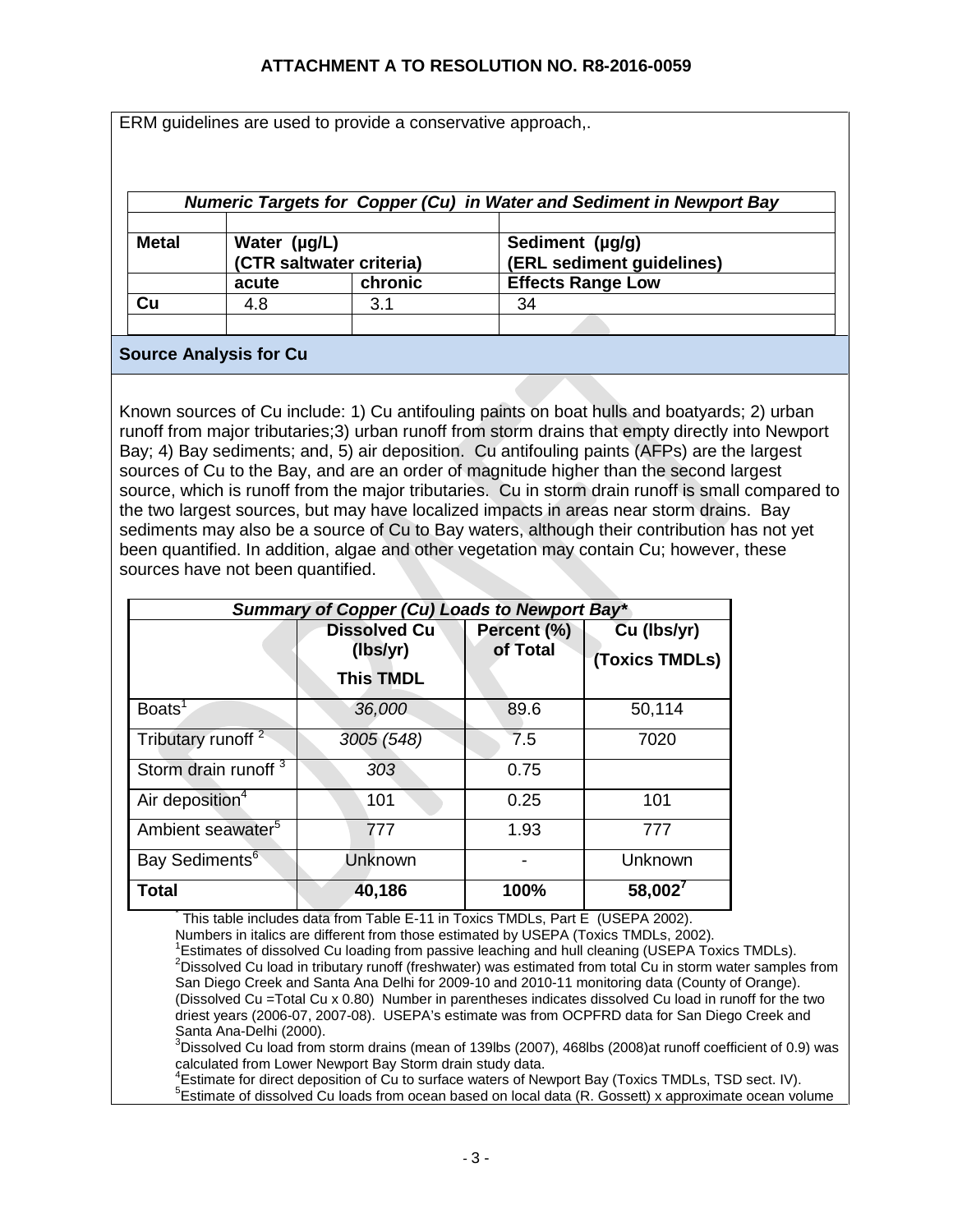into Newport Bay (USEPA 2002).

 ${}^{6}$ Cu load to waters from bay sediments is unknown at this time and should be investigated, but it is likely lower than contributions from recreational boats and major tributaries.  $7$ Cu Total corrected from Table E-11, Toxics TMDLs (USEPA 2002).

#### **Loading Capacity and Linkage Analysis for Cu**

In the 2002 Newport Bay Toxics TMDLs, USEPA outlined both concentration and mass loading approaches to define the metal loading capacity and the total maximum daily load (TMDL). Mass based load allocations were used to set an upper limit on the amount of metals that are discharged into Newport Bay to prevent an accumulation of metals in the sediment, which may then cause sediment or pore water toxicity. The mass based allocations will assist in protecting benthic communities. Concentration based load allocations were defined to prevent discharges of high pulses of metals, in the short term, so that water quality criteria are met on a regular basis.

This Cu TMDL used the same methodology as USEPA used in the Toxics TMDLs to calculate loads, and the equations used in this TMDL to calculate the mass based loading capacity were based on USEPA's bathtub model approach (below).

The total allowable dissolved Cu by mass was calculated by multiplying the saltwater numeric target (chronic CTR criterion) by the volume of water in the Bay. The *mass loading capacity* of dissolved Cu was calculated as the mass of Cu that leaves the Bay minus the mass of Cu remaining in the Bay. The *concentration loading* of dissolved Cu is equivalent to the saltwater acute and chronic targets for dissolved Cu.

| Total allowable Dissolved Cu by mass = Bay volume x Criteria $(C_c)$<br>$=58,900,000g \times lb/453.6g$<br>$=129850.09$ lbs                                                                                                                                                                                                                                                                                                | $=19,000,000$ m <sup>3</sup> (1000L/m <sup>3</sup> ) x 3.1µg/L (g/1000ug)                                                                                                                                          |
|----------------------------------------------------------------------------------------------------------------------------------------------------------------------------------------------------------------------------------------------------------------------------------------------------------------------------------------------------------------------------------------------------------------------------|--------------------------------------------------------------------------------------------------------------------------------------------------------------------------------------------------------------------|
| Dissolved Cu Mass Loading Capacity =Mass <sub>out</sub> – Mass <sub>in</sub><br>$=$ (Criteria *Volume <sub>out</sub> ) – Mass <sub>in</sub><br>$L_f + L_i = C_c^* (Q_b + 1.25Av_sF_p) - Q_0C_o$<br>= $(3.1 \text{ ug/L}*(g/1000\mu g)*(4980399.79 \text{ m}^3/d*(1000 \text{ L/m}^3))$<br>$=14473.056$ g/d *(lb/453.6g)*(365d/yr)<br>$=11646.09$ lbs/yr                                                                    | - $(4830917.9 \text{ m}^3/\text{d}^*(1000 \text{ L/m}^3)$ *0.0002mg/L*(1000mg/g))                                                                                                                                  |
| Where:<br>$L_f$ = Dissolved Cu in Freshwater Inflow (lbs/yr)<br>$L_i$ = Dissolved Cu Loading from Boats (lbs/yr)<br>$C_c$ = Chronic CTR Saltwater Criteria for Dissolved Cu<br>$Q_b$ =Volume Mixed Water Leaving the Bay<br>A =Newport Bay Surface Area<br>$v_s$ =Net Settling [as a velocity]<br>$F_p$ =Particulate Fraction – Estimated<br>$Qo$ =Volume Ocean Water Entering the Bay<br>$Co$ = Dissolved Cu in the Ocean | $=3.1 \mu g/L$<br>$= 4870039.8 \text{ m}^3/\text{day}$<br>$= 5518000 \text{ m}^2$<br>$=0.08000$ m/day $=0.00093$ mm/s<br>$=0.20000$ (20% of total metal)<br>$=4830917.9 \text{ m}^3/\text{day}$<br>$=0.00020$ mg/L |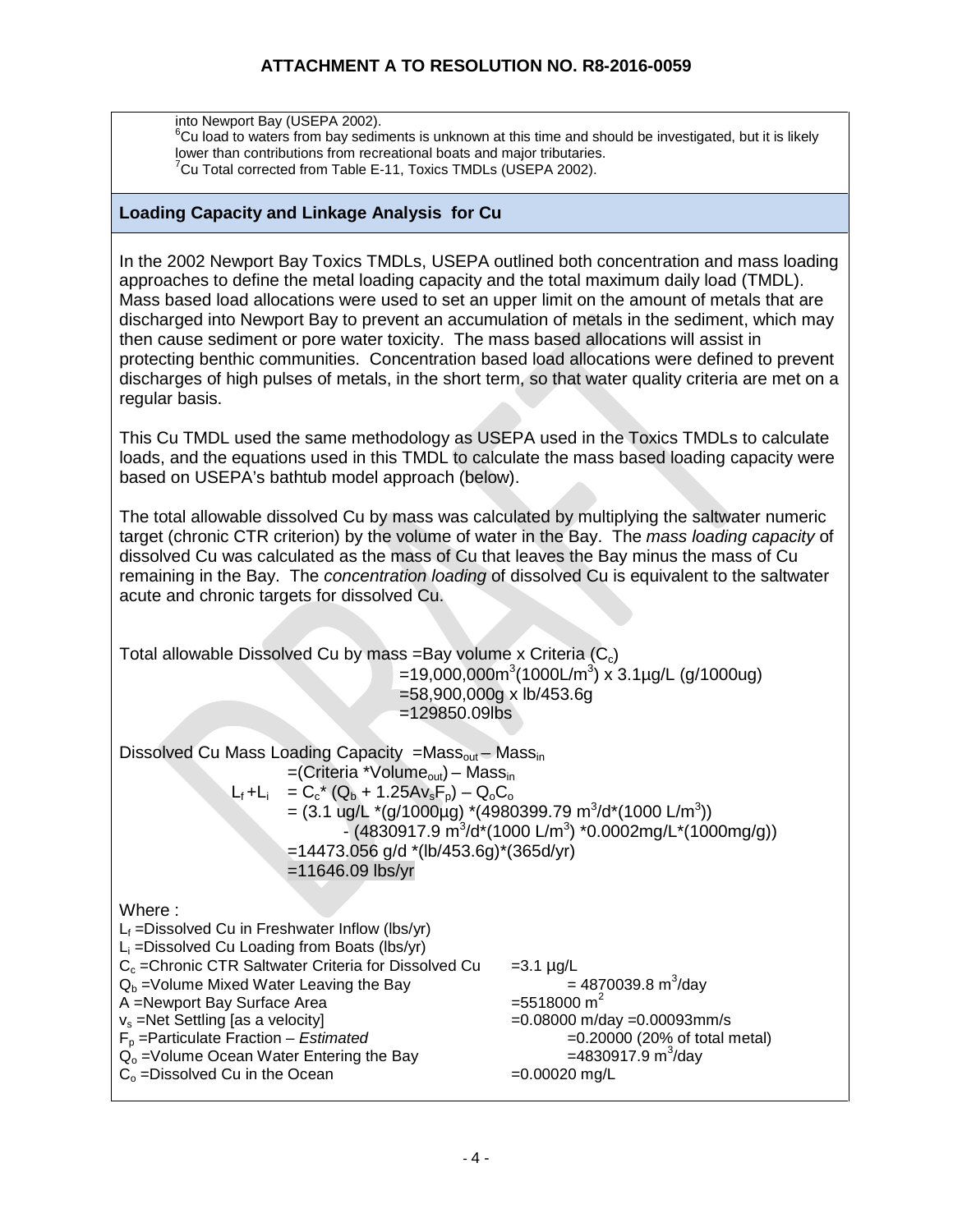|                                                     | <b>Mass based loading capacity for Dissolved</b><br><b>Copper (Cu) in Newport Bay</b>          |                                                          |
|-----------------------------------------------------|------------------------------------------------------------------------------------------------|----------------------------------------------------------|
| Dissolved Cu Loading Capacity<br>11,646<br>(lbs/yr) |                                                                                                |                                                          |
|                                                     | <b>Concentration based loading capacity for Dissolved</b><br><b>Copper (Cu) in Newport Bay</b> |                                                          |
| <b>Metal</b>                                        | Saltwater acute loading<br>capacity $(\mu g/L)$                                                | <b>Saltwater chronic loading</b><br>capacity $(\mu g/L)$ |
|                                                     | 4.8                                                                                            | 3.1                                                      |
|                                                     |                                                                                                |                                                          |

# **TMDLs, Waste Load and Load Allocations, and Margin of Safety for Cu**

In USEPA's Toxics TMDLs, mass based loads for dissolved metals were based on data prior to 2002. The total loading capacities were calculated by the bathtub model. A margin of safety of 20 percent (%) was subtracted from the total loading capacity and the remaining loading capacity was divided between the waste load allocations (WLAs) and the load allocations (LAs).

In this TMDL, Cu load estimates for Newport Bay were based on data obtained since 2002. The total loading *capacity* for dissolved Cu was calculated by the bathtub model as 11,646 pounds of Cu per year, which is the same total loading capacity used by USEPA in the Toxics TMDLs (see Loading Capacity Section above). A margin of safety of 20 percent (%) was subtracted from the total loading capacity, and the remaining loading capacity was divided between the WLAs and the LAs. If new data were not available for designated sources for WLAs and LAs, the Cu allocations from Tables E-10 and E-11 in the Toxics TMDLs were used (USEPA 2002). Agricultural runoff and air deposition were calculated as 80% of USEPA's allocations because some of USEPA's allocations were based on total Cu rather than dissolved Cu concentrations.

For freshwater discharges, the mean Cu discharge from San Diego Creek and Santa Ana Delhi was calculated to be approximately 3005 pounds of dissolved Cu per year for wet years (2009- 10, 2010-11 monitoring years). (Cu loads from tributaries during wet years were used in this TMDL to be conservative, with respect to seasonal variation, as larger loads are discharged in wet years compared to dry years. With respect to Cu discharges from boats; however, it is assumed that discharges from passive leaching plus hull cleaning do not change drastically with high or low rainfall.) In addition, the mean Cu discharge from storm drains was approximately 171 pounds of dissolved Cu per year (mean of 2007, 2008).

The WLAs and LAs were divided into "tributary and storm drain allocations" and "boat and other allocations". The allocation for open space was considered to be part of the MS4 permit allocation as open space runoff enters the MS4 system and mixes with other runoff; therefore, there are no Cu data specific to open space runoff, and Cu concentrations in open space runoff are likely to be low compared to urban runoff.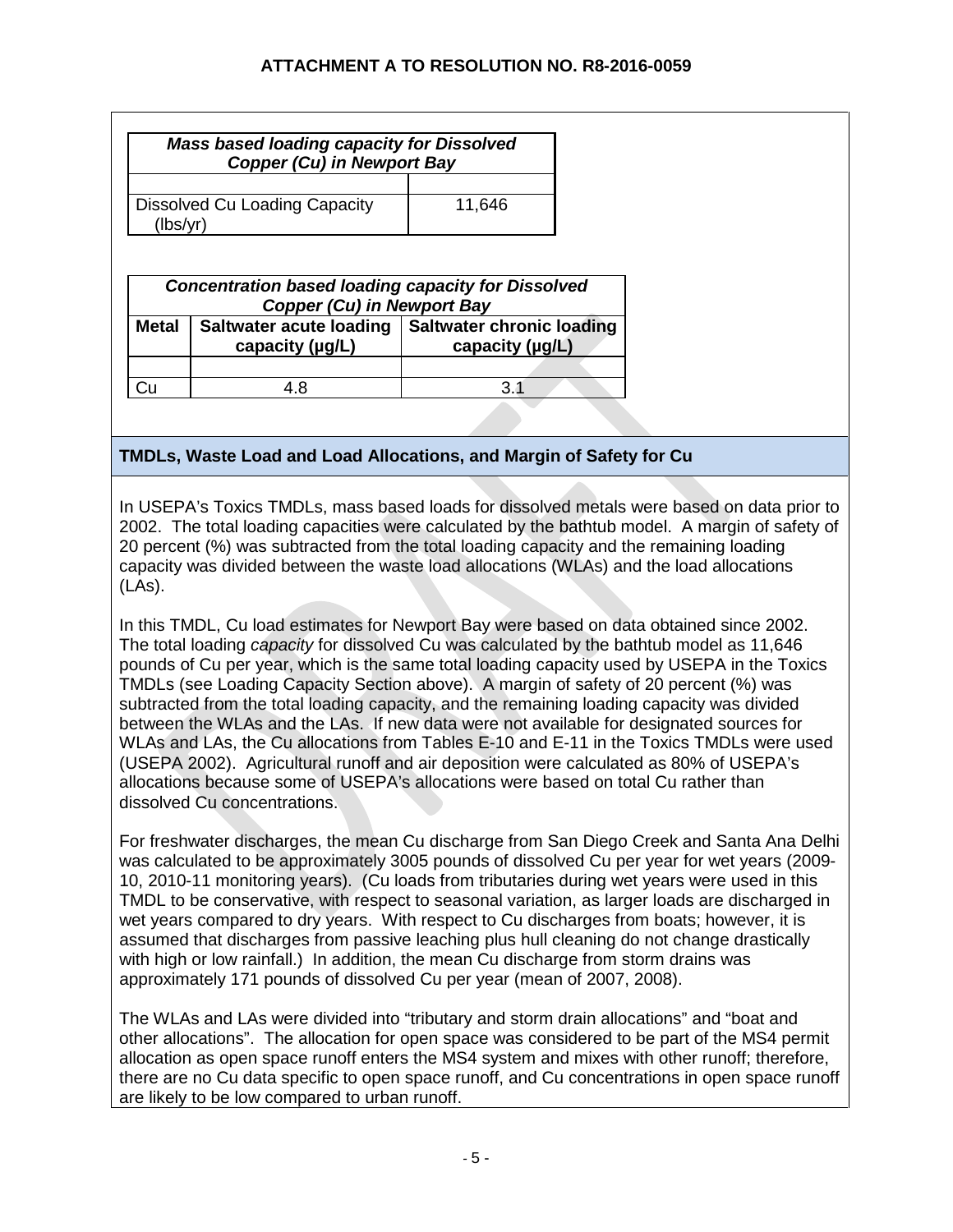The dissolved Cu allocations were calculated as follows:

Dissolved Cu Mass Loading Capacity -  $MoS =$ [Tributary+Storm drain allocations (WLAs+LAs) + (boats/other(LAs)] (lbsCu/yr)

11,646 - 2329 = 3176 + 6141 (lbs Cu/year)

The Dissolved Cu Mass Loading Capacity minus the MoS (Margin of Safety) is equal to the Tributary and Storm drain allocations (WLAs and LAs) plus the LAs for boats and air deposition. There is no LA for open space, as in USEPA's allocations, since much of the runoff from open space goes into San Diego Creek, Santa Ana Delhi or smaller storm channels, and is accounted for in the WLAs for urban runoff.

These allocations apply to the water column in Upper and Lower Newport Bay. These allocations apply to the receiving waters of Newport Bay at all times of the year, regardless of freshwater flow from all tributaries, including San Diego Creek, Santa Ana Delhi, Costa Mesa Channel and other tributaries to Newport Bay.

| Mass based Allocations for Copper (Cu) in Newport Bay |                     |                         |
|-------------------------------------------------------|---------------------|-------------------------|
|                                                       |                     |                         |
| Category                                              | Type                | <b>Dissolved Copper</b> |
| <b>Tributary or</b>                                   | MS4 permittees      | 2,501                   |
| <b>Storm drain</b>                                    | CalTrans            | 348                     |
| <b>WLAs</b>                                           | <b>Other NPDES</b>  | 156                     |
|                                                       | permittees          |                         |
|                                                       |                     |                         |
| <b>Tributary or</b>                                   | Agricultural runoff | $171$ <sup>#</sup>      |
| <b>Storm drain</b>                                    | Open space runoff   | (part of MS4 WLA)       |
| LAs                                                   |                     |                         |
|                                                       | Sub-total           | 3176* Ibs/yr            |
| <b>Boatyards</b>                                      | <b>Boatyards</b>    | 0                       |
| WLAs                                                  |                     |                         |
| <b>Boats and</b>                                      |                     |                         |
| other                                                 | Boats <sup>+</sup>  | 6060                    |
| <b>LAs</b>                                            | Air deposition      | $81^{#}$                |
|                                                       |                     |                         |
|                                                       | Sub-total           | 6141 lbs/yr             |
| <b>MOS</b>                                            |                     | 2,329 lbs/yr            |
|                                                       |                     |                         |
| <b>Total TMDL</b>                                     |                     |                         |

\*Cu load from tributary (3005 lbs/yr) plus storm drain (171 lbs/yr) runoff (Tributary load is less in dry years (<1000 lbs/yr))

+ There are approximately 15 commercial boats longer than 79 ft. that are covered under the federal Vessel General NPDES Permit. Cu discharges from those 15 boats are approximately 106 lbs/yr. Since this discharge is low compared to the total load from boats, a separate WLA for commercial boats longer than 79 ft is not recommended.

# LAs for agricultural runoff and air deposition were calculated from total Cu numbers in Table E-10 in the Toxics TMDLs (total Cu x 0.80).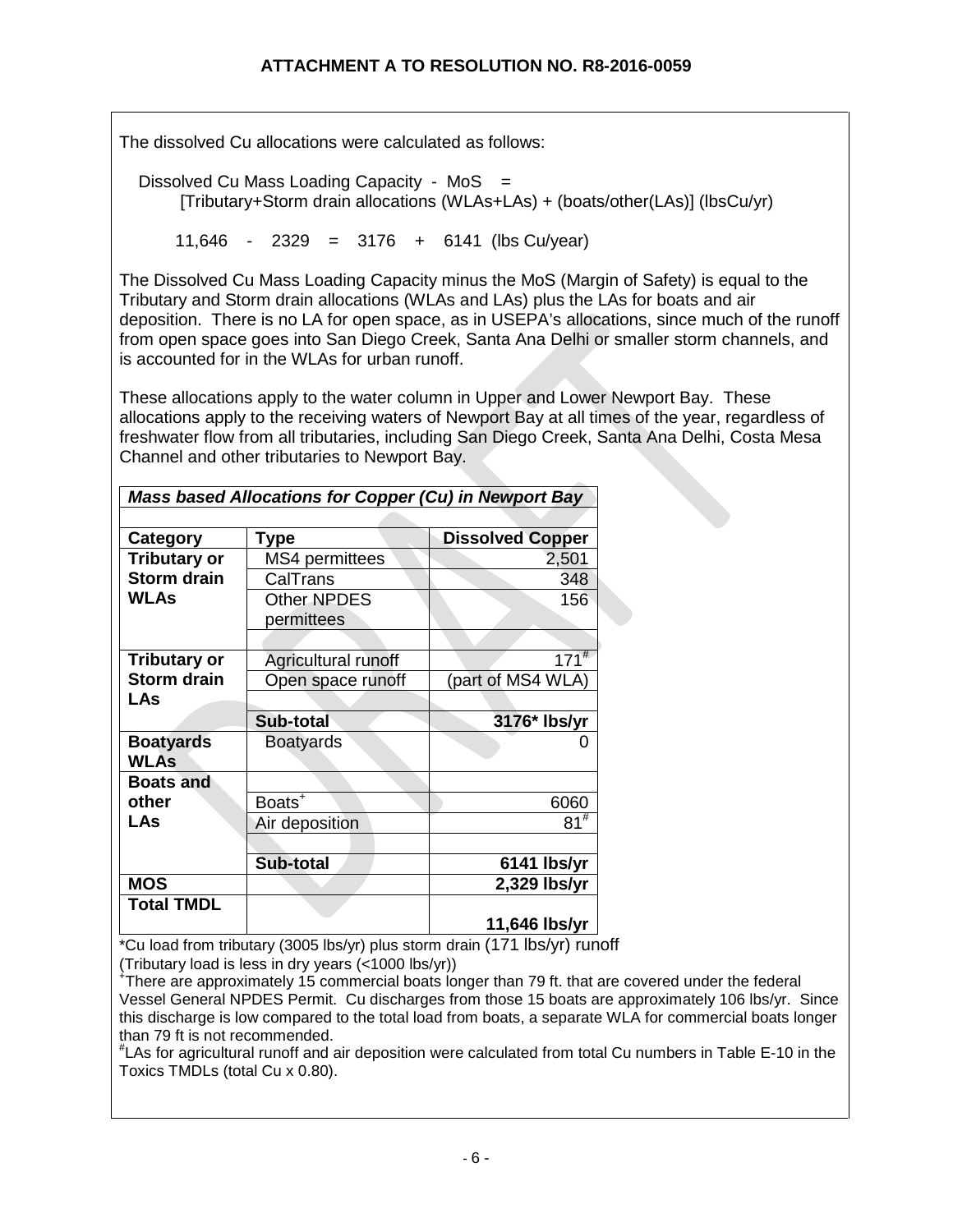| <b>Metal</b> | Concentration based Allocations for Copper in Newport Bay*<br><b>Dissolved saltwater acute</b><br><b>TMDLs and Allocations</b><br>$(\mu g/L)$ | <b>Dissolved saltwater</b><br><b>Chronic TMDLs and Allocations</b><br>$(\mu g/L)$ |
|--------------|-----------------------------------------------------------------------------------------------------------------------------------------------|-----------------------------------------------------------------------------------|
|              |                                                                                                                                               | ′ 3                                                                               |

 **\***these concentrations are equivalent to the CTR criteria and are the same as those in the Toxics TMDLs (USEPA 2002)

# **Implementation Plan**

Cu loading from boats is the largest source of Cu to Newport Bay; therefore, the highest priority of this Cu TMDL Implementation Plan is to reduce or eliminate Cu discharges from Cu AFPs on recreational and commercial boats. *This TMDL cannot be met unless Cu loading from boats is reduced or eliminated.* The second priority is to address sediment impairment from Cu in parts of Lower Newport Bay, and to sample & evaluate areas with no or limited sediment Cu data. The recommended approach to addressing sediment impairment due to Cu is also expected to address sediment impairment from zinc (Zn) and mercury (Hg), which also exceeded sediment ERM guidelines. The third priority of this plan is to meet the Cu allocations for tributary runoff since this is the second largest source of Cu to the Bay.

This recommended Cu TMDL includes compliance schedules that allow time to implement and adaptively manage the tasks to ensure effectiveness, efficiency and fairness. It is proposed that *final compliance with the TMDL be achieved as soon as possible but no later than 15 years* from the date of approval of the TMDL by USEPA. The compliance schedule approach also recognizes that responsible parties may elect to pursue investigation and adoption of site-specific objectives for Cu in Newport Bay that would supersede the CTR criteria.

TMDL implementation will be carried out in Newport Bay by the following:

# *1) Dischargers responsible to reduce Copper (Cu) Loads from Copper antifouling paints (Cu AFPs)*

- *(1) State Lands Commission*
- *(2) City of Newport Beach*
- *(3) County of Orange*
- *(4) Marina owner/operators*
- *(5) Individual recreational boat owners*
- *(6) Commercial vessel owners/operators*
- *(7) Underwater hull cleaners*
- *(8) Boatyards*
- *(9) Boat owners of transient vessels*

### *2) Dischargers responsible to Correct Sediment Impairment from Copper (Cu)*

- *(1) State Lands Commission*
- *(2) City of Newport Beach*
- *(3) County of Orange*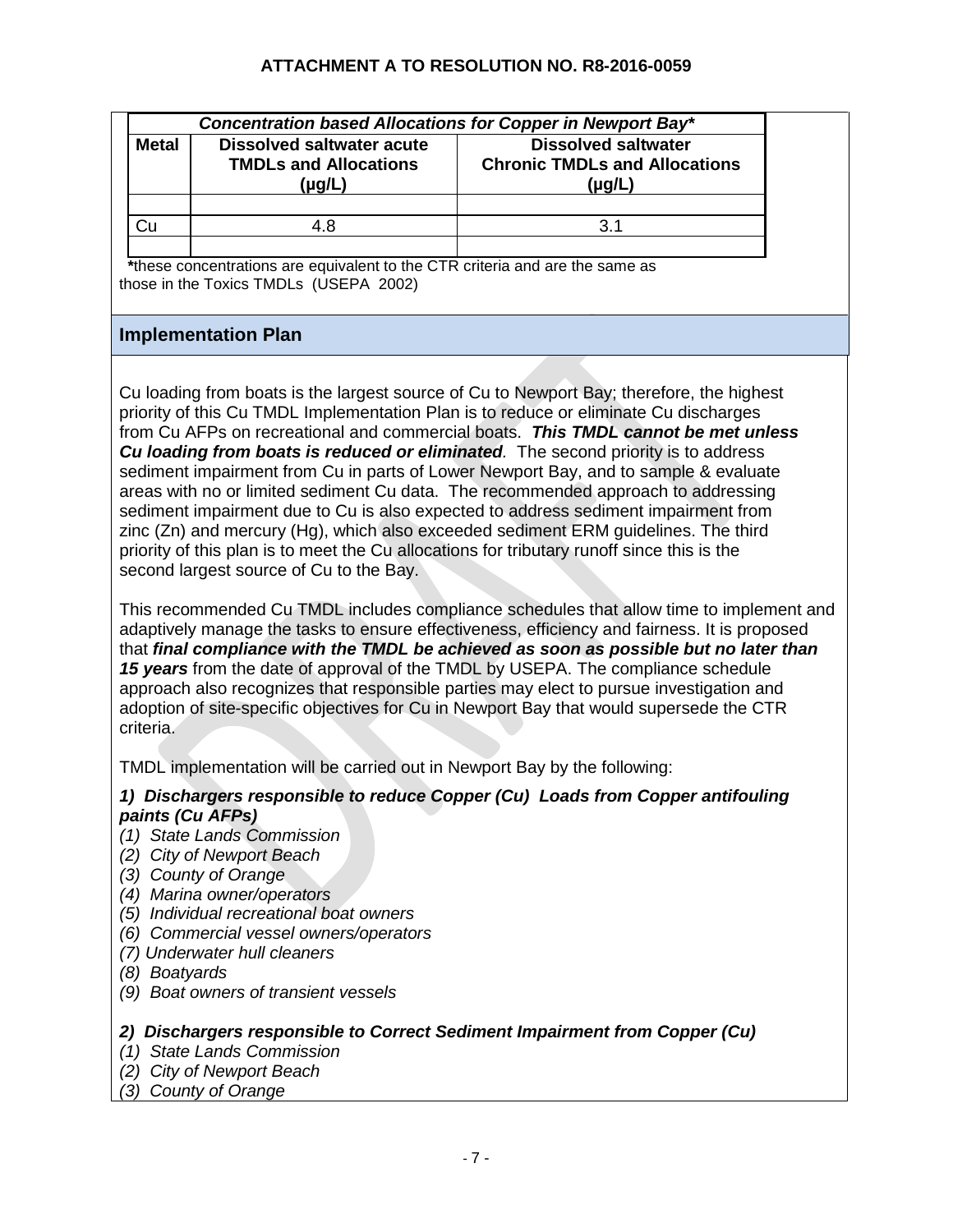- *(4) Marina owner/operators*
- *(5) Individual recreational boat owners*
- *(6) Commercial vessel owners/operators*
- *(7) Underwater hull cleaners*
- *(8) Boatyards*
- *(9) Boat owners of transient vessels*

### *3) Dischargers responsible to meet Copper (Cu) Loads from Tributary runoff and Storm Drains*

- *(1) County of Orange and other MS4 permittees*
- *(2) CalTrans*
- *(3) Agricultural dischargers*
- *(4) Other NPDES permittees*

Implementation tasks and schedules are summarized below.

#### *Recommended Implementation Tasks and Schedule for Copper (Cu) TMDL*

| coommonaca implementation rasks and ocheaute for copper (ou) rimbL<br><b>Implementation Task</b>                                                                                                                                    | <b>Schedule and Dischargers/Responsible</b><br><b>Parties</b>                                                                                             |
|-------------------------------------------------------------------------------------------------------------------------------------------------------------------------------------------------------------------------------------|-----------------------------------------------------------------------------------------------------------------------------------------------------------|
|                                                                                                                                                                                                                                     |                                                                                                                                                           |
| 1 Reduce Copper (Cu) loading from Cu<br>antifouling paints (Cu AFPs) on recreational<br>and commercial boats                                                                                                                        | As soon as possible but no later than (15 years<br>from date of USEPA approval of Basin Plan<br>amendment (BPA)), with the following interim<br>schedule: |
|                                                                                                                                                                                                                                     | No later than (3 years from the date of USEPA<br>approval of the BPA): A minimum 20%<br>reduction of Cu discharges from AFPs shall be<br>achieved         |
|                                                                                                                                                                                                                                     | No later than (7 years from the date of USEPA<br>approval of the BPA): A minimum 50%<br>reduction of Cu discharges from AFPs shall be<br>achieved         |
|                                                                                                                                                                                                                                     | No later than (11 years from the date of<br>USEPA approval of the BPA): A minimum<br>70% reduction of Cu discharges from AFPs<br>shall be achieved        |
|                                                                                                                                                                                                                                     | No later than (15 years from the date of<br>USEPA approval of the BPA): A minimum<br>83% reduction of Cu discharges from AFPs<br>shall be achieved        |
| 1.1 Restrict the sale and use of Cu AFPs                                                                                                                                                                                            |                                                                                                                                                           |
| 1.1.1 Regional Board staff and dischargers will<br>work with DPR and the State Board to restrict the<br>sale and use of Cu antifouling paints (Cu AFPs) in<br>Newport Bay to achieve/help achieve the load<br>allocation for boats. | Ongoing by Regional Board staff                                                                                                                           |
| 1.1.2 Regional Board staff and dischargers will<br>work with USEPA to restrict the sale and use of                                                                                                                                  | Ongoing by Regional Board staff                                                                                                                           |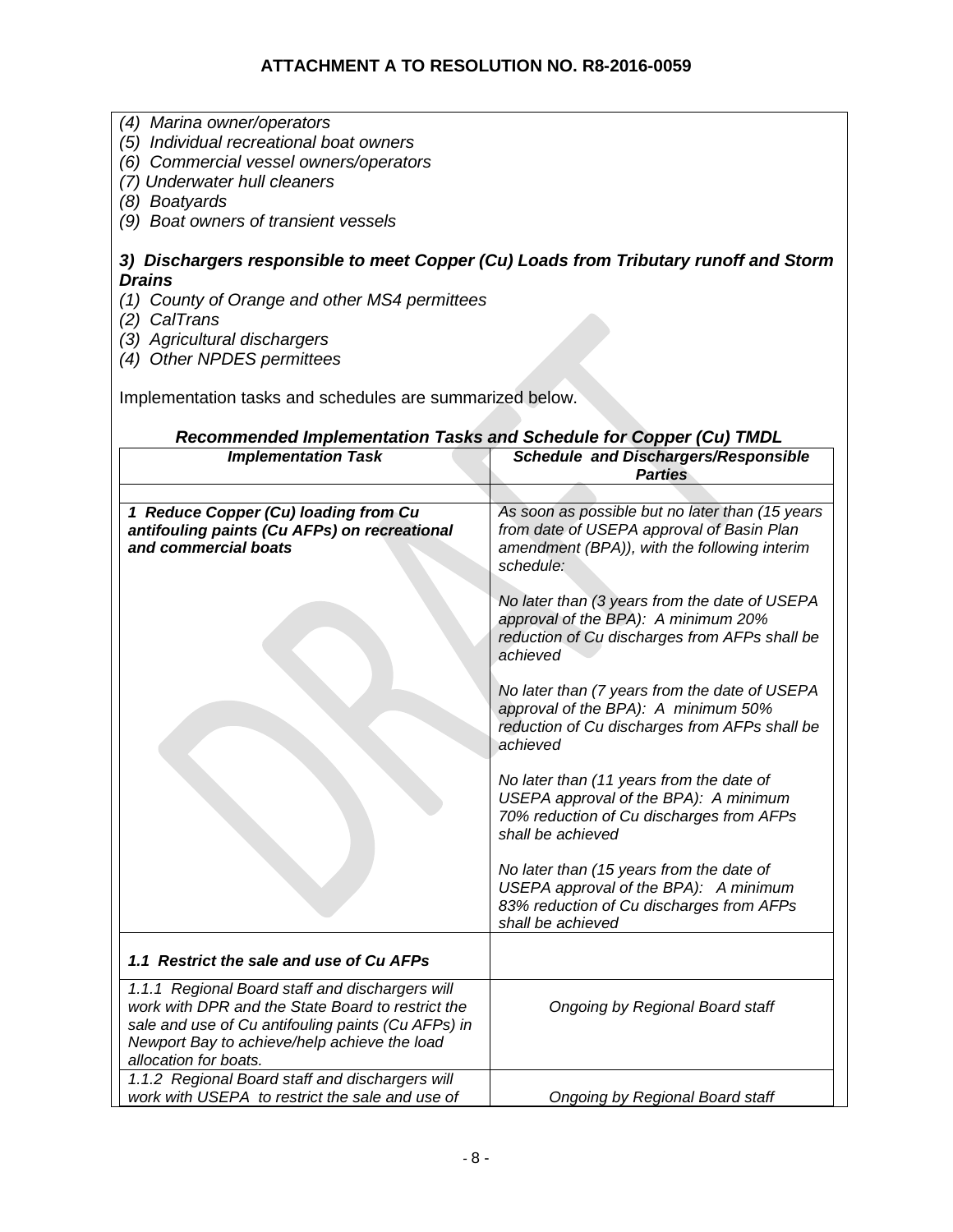| Cu antifouling paints (Cu AFPs) in water bodies                                                         |                                                                                             |
|---------------------------------------------------------------------------------------------------------|---------------------------------------------------------------------------------------------|
| impaired by Cu, including Newport Bay; and on the                                                       |                                                                                             |
| development and implementation of Clean Boating<br>Act (CBA) requirements.                              |                                                                                             |
|                                                                                                         |                                                                                             |
| 1.2 Reduce Cu discharges from Cu AFPs                                                                   |                                                                                             |
| 1.2.1 Implementation Plan and Schedule to                                                               |                                                                                             |
| reduce Cu discharges from Cu AFPs                                                                       | <b>Dischargers/Responsible Parties</b>                                                      |
|                                                                                                         | <b>State Lands Commission</b>                                                               |
| 1.2.1 (1) The dischargers shall submit one or<br>more implementation plan(s) and schedule(s) to         | City of Newport Beach (City)                                                                |
| achieve reductions of Cu discharges from Cu AFPs                                                        | County of Orange (County)                                                                   |
| in accordance with the requirements identified in                                                       | Marina owners/operators<br>Individual boat owners                                           |
| Task 1 above (see also section 5.6.3.1.2.2).                                                            | Underwater hull cleaners (during phase-out of                                               |
|                                                                                                         | Cu paints)                                                                                  |
| 1.2.1 (2) The dischargers shall implement their<br>plan(s) and schedule(s)                              |                                                                                             |
|                                                                                                         |                                                                                             |
|                                                                                                         | 1.2.1 (1) As soon as possible but no later than<br>(3 months from date of USEPA approval of |
|                                                                                                         | BPA)                                                                                        |
|                                                                                                         |                                                                                             |
|                                                                                                         | 1.2.1 (2) Upon Regional Board approval                                                      |
|                                                                                                         |                                                                                             |
| 1.2.2 Implementation Tasks to reduce Cu                                                                 |                                                                                             |
| discharges from Cu AFPs                                                                                 |                                                                                             |
| The proposed implementation plan(s) and                                                                 |                                                                                             |
| schedule(s), not to exceed 15 years, shall include<br>consideration of the strategies listed below at a |                                                                                             |
| minimum.                                                                                                |                                                                                             |
|                                                                                                         |                                                                                             |
| (These plan(s) may include controls/incentives for                                                      |                                                                                             |
| marina owner/operators and individual boat owners                                                       |                                                                                             |
| such as restricting the use of Cu AFPs through<br>marina leases, permits or other mechanisms.)          |                                                                                             |
|                                                                                                         |                                                                                             |
| 1.2.2.1 Transition from Cu AFPs to nontoxic AFPs                                                        |                                                                                             |
| A plan and schedule, not to exceed 15 years, to                                                         |                                                                                             |
| transition from Cu AFPs to nontoxic AFPs/coatings                                                       |                                                                                             |
| on recreational and commercial boats moored in                                                          |                                                                                             |
| the Bay permanently or intermittently for more than<br>30 consecutive days; to require new boats to use |                                                                                             |
| nontoxic AFPs; and to determine the current usage                                                       |                                                                                             |
| of Cu AFPs in the Bay.                                                                                  |                                                                                             |
|                                                                                                         |                                                                                             |
| 1.2.2.2 Require all underwater hull cleaners to use                                                     |                                                                                             |
| BMPs including soft cloths or hull cleaning                                                             |                                                                                             |
| containment methods, and develop a diver                                                                |                                                                                             |
| certification program                                                                                   |                                                                                             |
| A plan and schedule to identify, implement and                                                          |                                                                                             |
| enforce the use of BMPs by all underwater hull                                                          |                                                                                             |
| cleaners, by a certification, permit or licensing                                                       |                                                                                             |
| system, that includes education, training and                                                           |                                                                                             |
| certification of all underwater hull cleaners.                                                          |                                                                                             |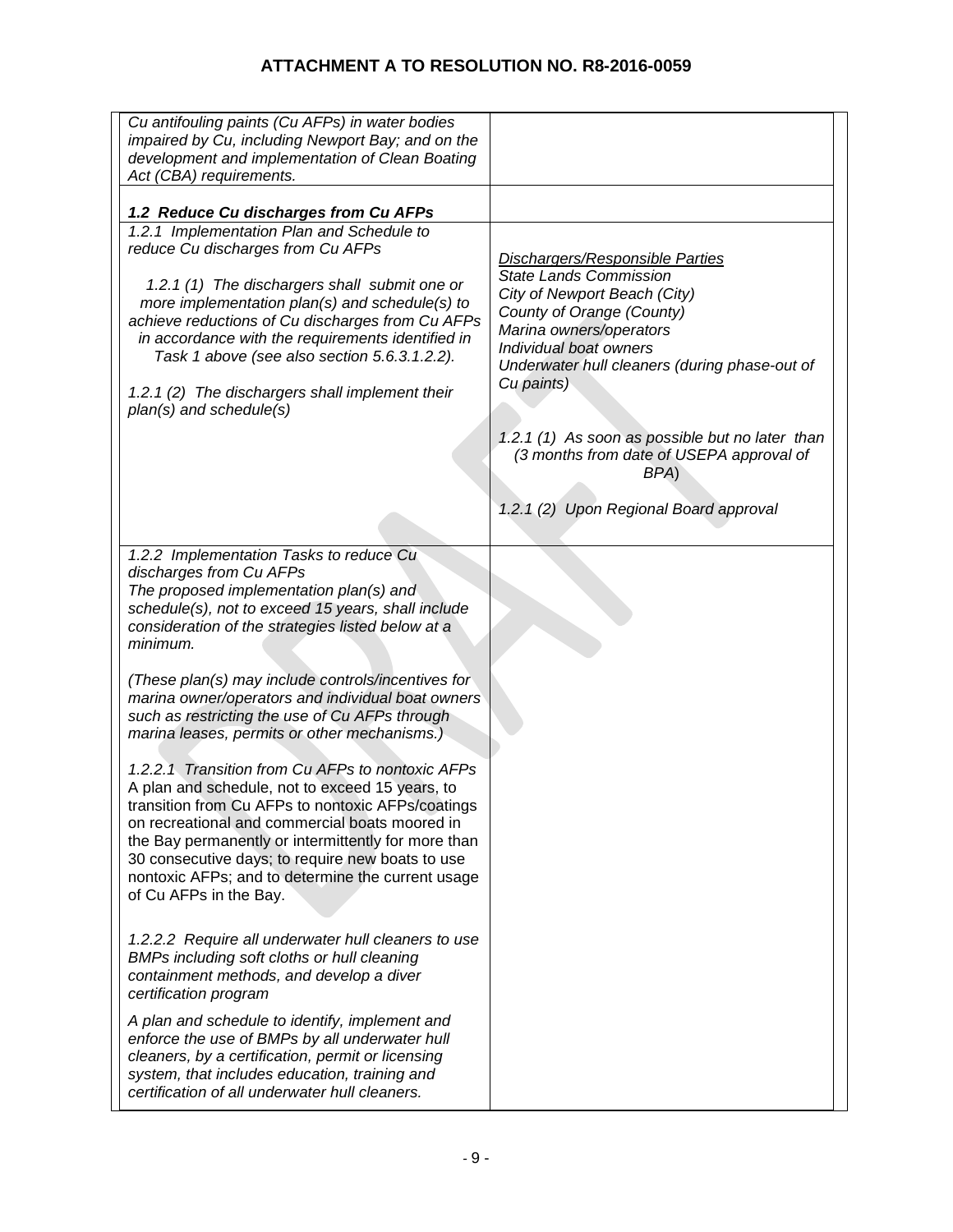| Additional BMPs that include hull cleaning in slip<br>liners or dry dock storage may also be included.                                                                                                                                                                                                                                                                                                                                                                                                                                                                                                                                                                                                                                                                                                                                                                                                                                                                                                                                                                                                                                                                                                                                                                                                                                                                                                                                                                                                                                                                                                                                                                                                                                                                                                                                                                                                                                                                                                                                                                                                                       |  |
|------------------------------------------------------------------------------------------------------------------------------------------------------------------------------------------------------------------------------------------------------------------------------------------------------------------------------------------------------------------------------------------------------------------------------------------------------------------------------------------------------------------------------------------------------------------------------------------------------------------------------------------------------------------------------------------------------------------------------------------------------------------------------------------------------------------------------------------------------------------------------------------------------------------------------------------------------------------------------------------------------------------------------------------------------------------------------------------------------------------------------------------------------------------------------------------------------------------------------------------------------------------------------------------------------------------------------------------------------------------------------------------------------------------------------------------------------------------------------------------------------------------------------------------------------------------------------------------------------------------------------------------------------------------------------------------------------------------------------------------------------------------------------------------------------------------------------------------------------------------------------------------------------------------------------------------------------------------------------------------------------------------------------------------------------------------------------------------------------------------------------|--|
| 1.2.2.3 Require boaters to convert to lower leach<br>rate Cu AFPs with leach rates at or below 9.5<br>$\mu$ g/cm <sup>2</sup> /d.                                                                                                                                                                                                                                                                                                                                                                                                                                                                                                                                                                                                                                                                                                                                                                                                                                                                                                                                                                                                                                                                                                                                                                                                                                                                                                                                                                                                                                                                                                                                                                                                                                                                                                                                                                                                                                                                                                                                                                                            |  |
| 1.2.2.4 Continue Monitoring in the Bay, including<br>marinas and channels<br>A monitoring plan for marinas, channels and open<br>water sites in the Bay, to monitor dissolved and<br>total Cu concentrations in water and sediment, and<br>water and sediment toxicity; and data evaluation<br>to determine Cu load reduction and the effects of<br>the reduced Cu load from Cu AFPs on Cu<br>concentrations in marina and channel waters and<br>sediments. Monitoring shall include dissolved and<br>total Cu concentrations in water and sediment,<br>water and sediment toxicity, water quality<br>parameters (DOC, pH, salinity, temperature, TSS,<br>TOC), and benthic testing (if necessary).<br>1.2.2.5 Continue Education Program(s) for<br>Boaters, Boatyards and Marinas<br>Identify and evaluate existing boater and/or boat<br>related education program(s) in the Bay, and<br>revise those programs as necessary to include the<br>following tasks, at a minimum:<br>(1) Cu water quality issues and TMDL<br>requirements;<br>(2) Transitioning from Cu to nontoxic AFPs<br>including costs, availability and efficacy of nontoxic<br>AFPs/coatings; conversion costs from Cu to<br>nontoxic AFPs; application and maintenance costs;<br>and hull cleaning costs;<br>(3) Nontoxic AFP use requirements including<br>recommended BMPs for hull cleaning and<br>frequency of cleaning;<br>(4) BMPs requirements for all underwater hull<br>cleaners:<br>(5) Use of lower leach rate Cu AFPs with leach<br>rates at or below 9.5 $\mu$ g/cm <sup>2</sup> /d. (6) Conditions<br>and requirements instituted by the State Lands<br>Commission, the City of Newport Beach and<br>Orange County to reduce Cu AFP discharges to<br>achieve TMDL requirements by responsible parties<br>(e.g. new conditions in marina lease agreements<br>and marina slip agreements; hull cleaning permits<br>or licenses that include BMP requirements);<br>(7) Potential boat storage options, and<br>containment systems for boat cleaning and/or<br>storage (e.g. slip liners).<br>1.2.2.6 Coordinate with Regional Board staff on |  |
| work with DPR and USEPA                                                                                                                                                                                                                                                                                                                                                                                                                                                                                                                                                                                                                                                                                                                                                                                                                                                                                                                                                                                                                                                                                                                                                                                                                                                                                                                                                                                                                                                                                                                                                                                                                                                                                                                                                                                                                                                                                                                                                                                                                                                                                                      |  |

Coordinate with Regional Board staff on work with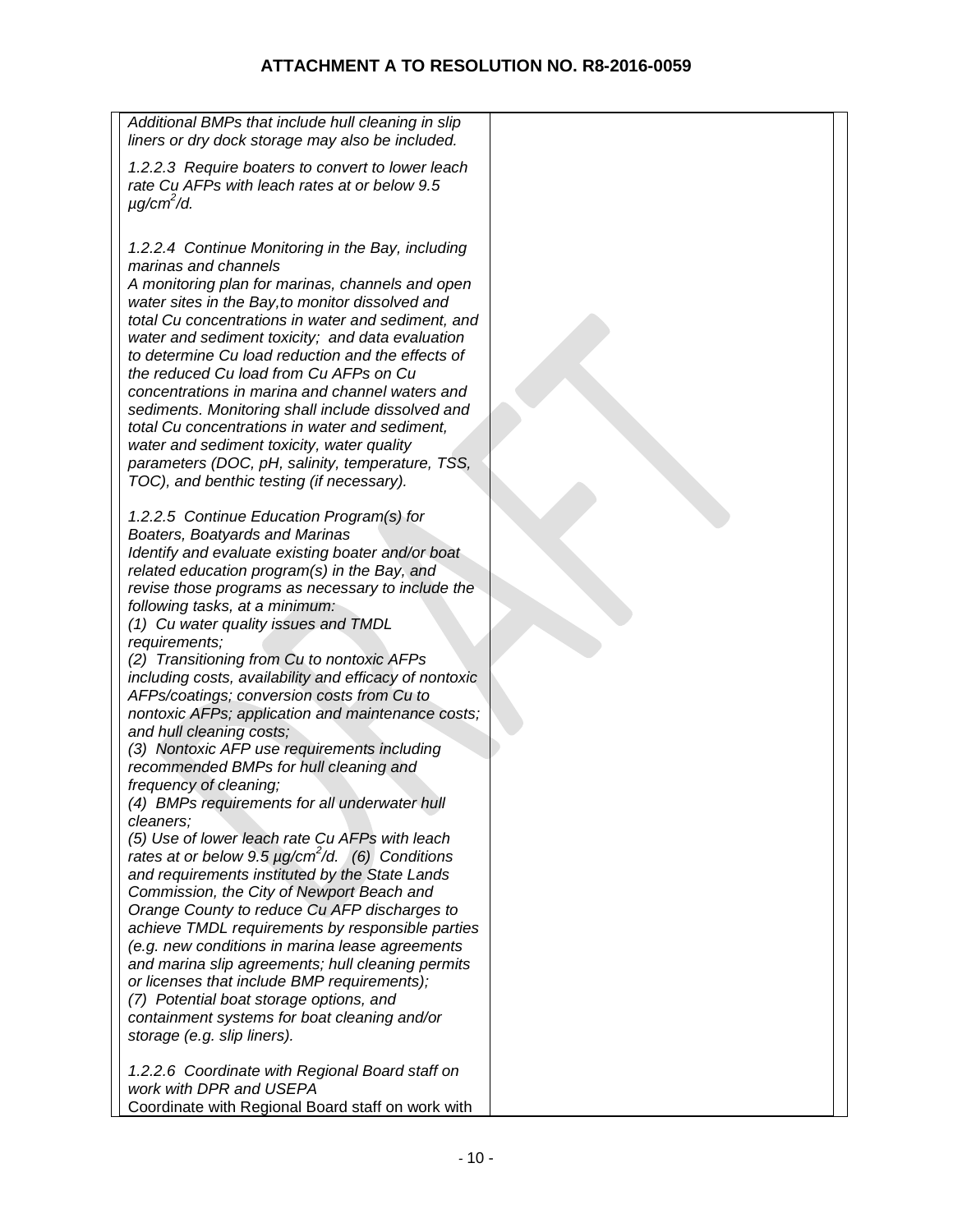| DPR and USEPA to institute appropriate<br>restrictions on Cu AFPs to achieve the TMDL                                                                                                                                                                                                                                                                                                                                       |                                                                                                                                                                                                                                                                                       |
|-----------------------------------------------------------------------------------------------------------------------------------------------------------------------------------------------------------------------------------------------------------------------------------------------------------------------------------------------------------------------------------------------------------------------------|---------------------------------------------------------------------------------------------------------------------------------------------------------------------------------------------------------------------------------------------------------------------------------------|
| 2) Remediate areas of known sediment Cu<br>impairment, and identify/remediate sediment<br>impairment in areas with no or limited sediment<br>Cu data (including marina and boatyard areas)                                                                                                                                                                                                                                  | <b>Dischargers/Responsible Parties</b><br><b>State Lands Commission</b><br>City of Newport Beach (City)<br>County of Orange (County)<br>Marina owners/operators<br>Individual boat owners<br>Underwater hull cleaners (during phase-out of<br>Cu paints)<br>Boatyard owners/operators |
| 2.1 Implementation Plan and Schedule to<br>remediate areas of known areas of impairment<br>from sediment Cu; and identify/remediate areas of<br>the Bay with limited or no sediment data                                                                                                                                                                                                                                    | <b>Dischargers/Responsible Parties</b><br><b>State Lands Commission</b><br>City of Newport Beach (City)<br>County of Orange (County)<br>Marina owners/operators<br>Individual boat owners                                                                                             |
| 2.1 (1) The dischargers shall submit an<br>implementation plan and schedule to correct Cu<br>sediment impairment in areas that exceed the<br>ERM sediment guideline for Cu, including the<br>Turning Basin and S. Lido Channel.                                                                                                                                                                                             | Underwater hull cleaners (during phase-out of<br>Cu paints)<br>Boatyard owners/operators<br>2.1 (1) As soon as possible but no later than<br>(3 months from date of USEPA approval of                                                                                                 |
| The proposed plan shall include recommended<br>corrective strategies for areas of known sediment<br>impairment, and monitoring and evaluation<br>necessary to determine: (1) the effectiveness of<br>the corrective actions on sediment Cu impairment;<br>and, (2) the extent of sediment Zn and Hg (and Cu)<br>impairment in areas of the Bay that have not been<br>monitored especially in marina and boatyard<br>areas). | BPA)<br>Upon Regional Board approval<br>2.1(2)                                                                                                                                                                                                                                        |
| 2.1 (2) The dischargers shall implement their<br>plan(s) and schedule(s)                                                                                                                                                                                                                                                                                                                                                    |                                                                                                                                                                                                                                                                                       |
|                                                                                                                                                                                                                                                                                                                                                                                                                             |                                                                                                                                                                                                                                                                                       |
| 3) Meet Copper (Cu) allocations for tributary<br>runoff                                                                                                                                                                                                                                                                                                                                                                     |                                                                                                                                                                                                                                                                                       |
| 3.1 The Regional Board will revise existing WDRs<br>and NPDES permits, including the MS4 storm<br>water permit, as necessary to implement the Cu<br><b>TMDL</b> requirements.<br>New permits will implement applicable Cu TMDL<br>requirements.                                                                                                                                                                             | Existing permits : Upon permit renewal (or<br>earlier, if dictated by circumstances that<br>require revisions to an existing permit) after<br>(date of USEPA approval of BPA)<br>New permits: as new permits are established                                                          |
| 3.2 (1) The dischargers shall conduct monitoring                                                                                                                                                                                                                                                                                                                                                                            | <b>Dischargers/Responsible Parties</b>                                                                                                                                                                                                                                                |
| for Cu loading from tributary runoff to determine                                                                                                                                                                                                                                                                                                                                                                           | County of Orange, City of Newport Beach and                                                                                                                                                                                                                                           |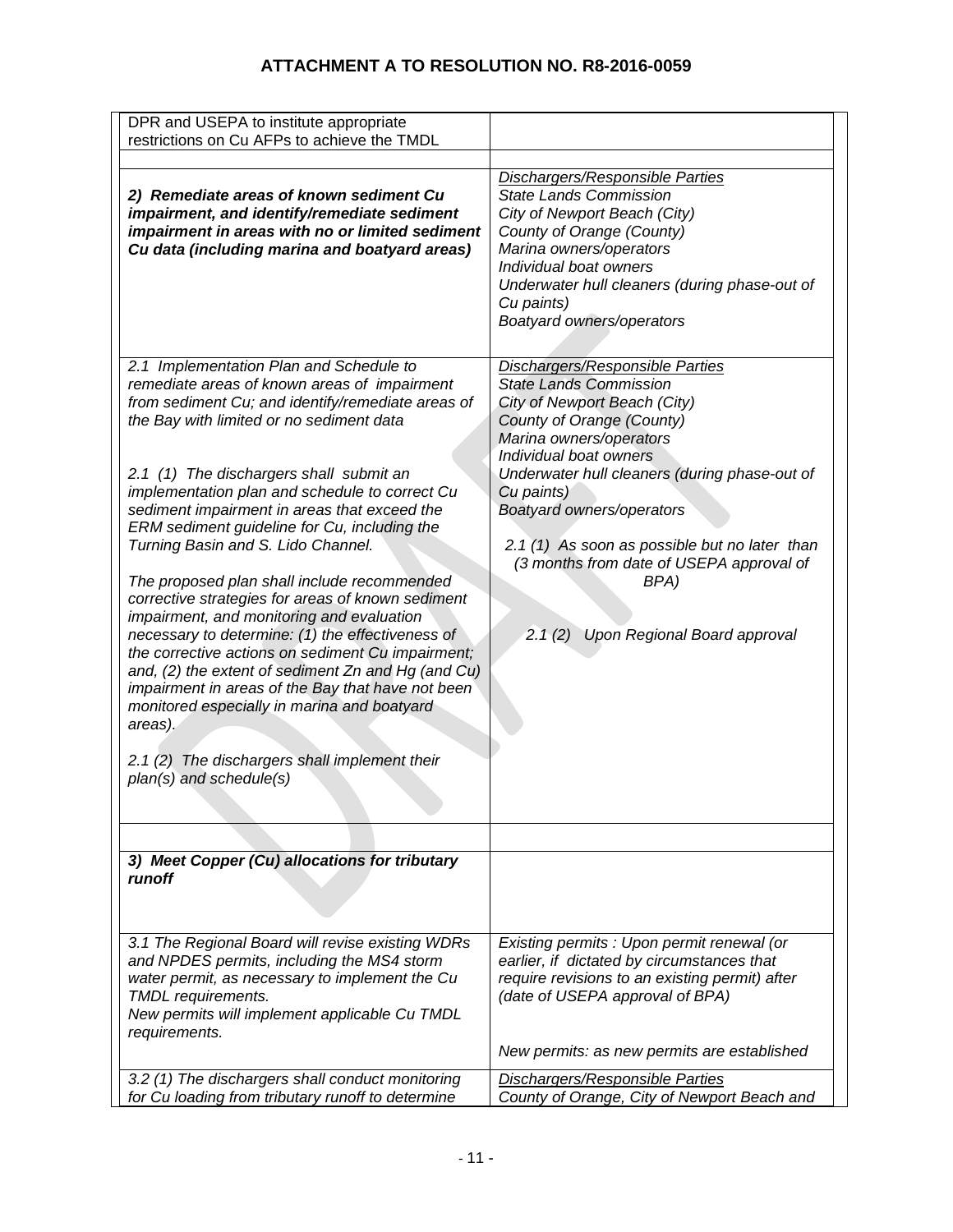| whether Cu wasteload and load allocations (WLAs,<br>LAs) are consistently achieved.<br>(Existing monitoring for MS4 systems may be<br>utilized for this task.)<br>3.2 (2) If Cu loading exceeds TMDL allocations for<br>urban and/or agricultural runoff, appropriate<br>dischargers must develop and submit a plan and<br>schedule to meet the TMDL allocations for Cu<br>discharges from tributary runoff.<br>3.2 (3) The dischargers shall implement their<br>plan(s) and schedule(s)<br>4) Evaluate Copper (Cu) discharges from storm<br>drains for local impacts<br>4.1 (1) The dischargers shall develop and submit<br>a plan and schedule to determine the significance<br>of localized Cu discharges from storm drain loads<br>to the Upper and Lower Bay. Storm drain loads to<br>Newport Bay and the receiving waters and<br>sediments shall be monitored and the data shall be<br>evaluated to determine the Cu loads from storm<br>drains and whether those loads result in water<br>quality standards impairment. to water and<br>sediments.<br>4.1 (2) The dischargers shall implement the plan<br>and schedule to determine the significance of<br>localized Cu discharges from storm drain loads in<br>the Upper and Lower Bay.<br>4.1 (3) If impairment is found, the dischargers<br>shall develop and submit a plan and schedule to<br>reduce Cu discharges from storm drains to areas<br>impacted and correct the impairment. Impairment<br>shall be determined in accordance with the State<br>Board's 303(d) Listing Policy. | other MS4 permittees<br>CalTrans<br>Agricultural dischargers<br>Other NPDES permittees<br>3.2 (1) As soon as possible but no later than (3<br>months from date of USEPA approval of BPA)<br>3.2 (2) As soon as possible but no later than 3<br>months after data results showing that WLAs<br>or LAs have not been achieved<br>3.2 (3) Upon Executive Officer approval<br>4.1 (1) As soon as possible but no later than (3<br>months from date of USEPA approval of BPA)<br>4.1 (2) Upon Executive Officer approval.<br>4.1 (3) As soon as possible but no later than 3<br>months from the findings of negative impacts to<br>an area<br>4.1 (4) Upon Executive Officer approval.<br>Dischargers/Responsible Parties<br>County of Orange, City of Newport Beach<br>and other MS4 permittees<br>CalTrans<br>Agricultural dischargers<br>Other NPDES permittees |
|---------------------------------------------------------------------------------------------------------------------------------------------------------------------------------------------------------------------------------------------------------------------------------------------------------------------------------------------------------------------------------------------------------------------------------------------------------------------------------------------------------------------------------------------------------------------------------------------------------------------------------------------------------------------------------------------------------------------------------------------------------------------------------------------------------------------------------------------------------------------------------------------------------------------------------------------------------------------------------------------------------------------------------------------------------------------------------------------------------------------------------------------------------------------------------------------------------------------------------------------------------------------------------------------------------------------------------------------------------------------------------------------------------------------------------------------------------------------------------------------------------------------------------------------------|---------------------------------------------------------------------------------------------------------------------------------------------------------------------------------------------------------------------------------------------------------------------------------------------------------------------------------------------------------------------------------------------------------------------------------------------------------------------------------------------------------------------------------------------------------------------------------------------------------------------------------------------------------------------------------------------------------------------------------------------------------------------------------------------------------------------------------------------------------------|
| 4.1 (4) The dischargers shall implement the plan<br>and schedule to correct impairment resulting from<br>Cu discharges from storm drain loads in the Upper<br>and Lower Bay.                                                                                                                                                                                                                                                                                                                                                                                                                                                                                                                                                                                                                                                                                                                                                                                                                                                                                                                                                                                                                                                                                                                                                                                                                                                                                                                                                                      |                                                                                                                                                                                                                                                                                                                                                                                                                                                                                                                                                                                                                                                                                                                                                                                                                                                               |
| 5) Continue Monitoring                                                                                                                                                                                                                                                                                                                                                                                                                                                                                                                                                                                                                                                                                                                                                                                                                                                                                                                                                                                                                                                                                                                                                                                                                                                                                                                                                                                                                                                                                                                            | 5 (1) As soon as possible but no later than (3                                                                                                                                                                                                                                                                                                                                                                                                                                                                                                                                                                                                                                                                                                                                                                                                                |
|                                                                                                                                                                                                                                                                                                                                                                                                                                                                                                                                                                                                                                                                                                                                                                                                                                                                                                                                                                                                                                                                                                                                                                                                                                                                                                                                                                                                                                                                                                                                                   | months from date of USEPA approval of BPA)                                                                                                                                                                                                                                                                                                                                                                                                                                                                                                                                                                                                                                                                                                                                                                                                                    |
| 5(1) The dischargers shall develop and submit a<br>plan and schedule for monitoring of Cu in water                                                                                                                                                                                                                                                                                                                                                                                                                                                                                                                                                                                                                                                                                                                                                                                                                                                                                                                                                                                                                                                                                                                                                                                                                                                                                                                                                                                                                                                |                                                                                                                                                                                                                                                                                                                                                                                                                                                                                                                                                                                                                                                                                                                                                                                                                                                               |
| and sediments, toxicity testing in water and                                                                                                                                                                                                                                                                                                                                                                                                                                                                                                                                                                                                                                                                                                                                                                                                                                                                                                                                                                                                                                                                                                                                                                                                                                                                                                                                                                                                                                                                                                      | 5 (2) Upon Regional Board approval                                                                                                                                                                                                                                                                                                                                                                                                                                                                                                                                                                                                                                                                                                                                                                                                                            |
| sediments, and benthic testing in sediments.                                                                                                                                                                                                                                                                                                                                                                                                                                                                                                                                                                                                                                                                                                                                                                                                                                                                                                                                                                                                                                                                                                                                                                                                                                                                                                                                                                                                                                                                                                      |                                                                                                                                                                                                                                                                                                                                                                                                                                                                                                                                                                                                                                                                                                                                                                                                                                                               |
| Monitoring for the following discharges and waters<br>shall be included:                                                                                                                                                                                                                                                                                                                                                                                                                                                                                                                                                                                                                                                                                                                                                                                                                                                                                                                                                                                                                                                                                                                                                                                                                                                                                                                                                                                                                                                                          |                                                                                                                                                                                                                                                                                                                                                                                                                                                                                                                                                                                                                                                                                                                                                                                                                                                               |
| --Marina and channel waters and sediments                                                                                                                                                                                                                                                                                                                                                                                                                                                                                                                                                                                                                                                                                                                                                                                                                                                                                                                                                                                                                                                                                                                                                                                                                                                                                                                                                                                                                                                                                                         |                                                                                                                                                                                                                                                                                                                                                                                                                                                                                                                                                                                                                                                                                                                                                                                                                                                               |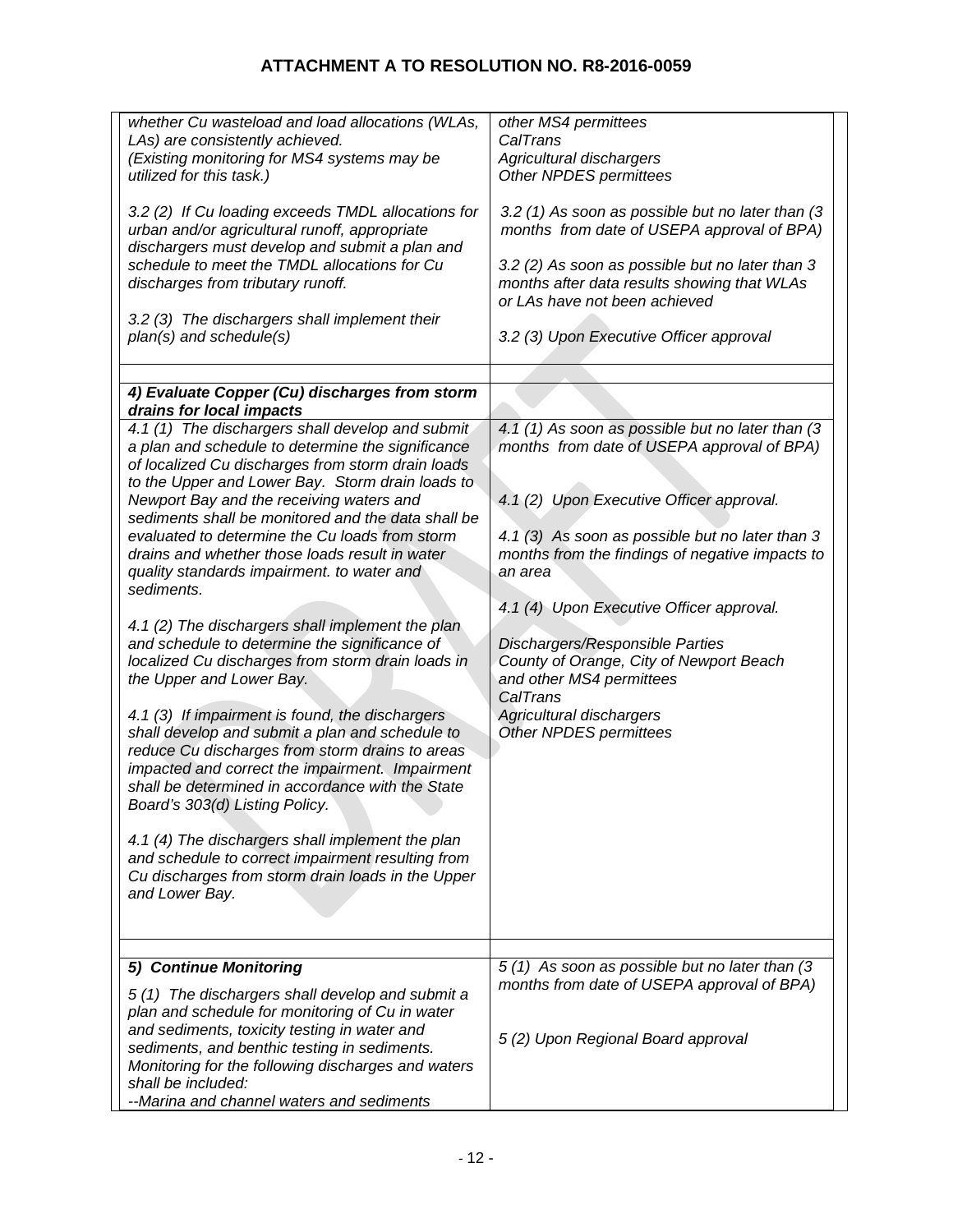| -- Tributary runoff including San Diego Creek,<br>Santa Ana Delhi and Big Canyon Wash<br>--Storm drain runoff<br>The proposed monitoring plan may rely, to the<br>extent appropriate, on other monitoring that is<br>currently being conducted in response to other<br>programs/requirements. Where such reliance is<br>proposed, justification must be provided.                                  | <b>Dischargers/Responsible Parties</b><br><b>State Lands Commission</b><br>County of Orange and other MS4 permittees<br><b>City of Newport Beach</b><br>CalTrans<br>Agricultural dischargers<br>Other NPDES permittees                                                                                                                                                                   |
|----------------------------------------------------------------------------------------------------------------------------------------------------------------------------------------------------------------------------------------------------------------------------------------------------------------------------------------------------------------------------------------------------|------------------------------------------------------------------------------------------------------------------------------------------------------------------------------------------------------------------------------------------------------------------------------------------------------------------------------------------------------------------------------------------|
| 5(2) The dischargers shall implement the plan and<br>schedule for the monitoring of Cu described in 5<br>(1).                                                                                                                                                                                                                                                                                      |                                                                                                                                                                                                                                                                                                                                                                                          |
| 6) Conduct Special Studies<br>Special studies may be necessary to refine the<br>TMDL and/or the TMDL implementation plan,<br>particularly if implementation of the preceding<br>tasks proves insufficient to achieve the TMDL.<br>These studies may include:<br>6.1) Determine the Cu loading from In-Bay<br><b>Sediments</b><br>Cu discharges from Bay sediments have not yet<br>been quantified. | Special studies shall be implemented by the<br>dischargers in accordance with direction from<br>the Regional Board Executive Officer per<br>Water Code Section 13267.<br>Dischargers/Responsible Parties<br><b>State Lands Commission</b><br>County of Orange and other MS4 permittees<br><b>City of Newport Beach</b><br>CalTrans<br>Agricultural dischargers Other NPDES<br>permittees |
| 6.2) Determine the Cu loading from Algae & Other<br>Vegetation<br>Cu loading from algae and other vegetation has<br>not yet been quantified.                                                                                                                                                                                                                                                       |                                                                                                                                                                                                                                                                                                                                                                                          |
| 7) Submit Updated TMDL Report, and<br><b>Reevaluate and Revise the TMDL</b>                                                                                                                                                                                                                                                                                                                        | Within six months of the completion of<br>implementation tasks 1.2.2.1 through 1.2.2.8,<br>an updated TMDL report shall be submitted by<br>the dischargers. This report shall evaluate the<br>efficacy of the implemented Cu reduction<br>strategies, and provide recommendations for<br>revisions to those strategies and this Cu<br>TMDL.                                              |
|                                                                                                                                                                                                                                                                                                                                                                                                    | The Regional Board will reevaluate this TMDL<br>in (five years after the approval of the basin<br>plan amendment by USEPA) or earlier if<br>warranted by new data, the adoption of site-<br>specific Cu objectives or the Updated TMDL<br>report.                                                                                                                                        |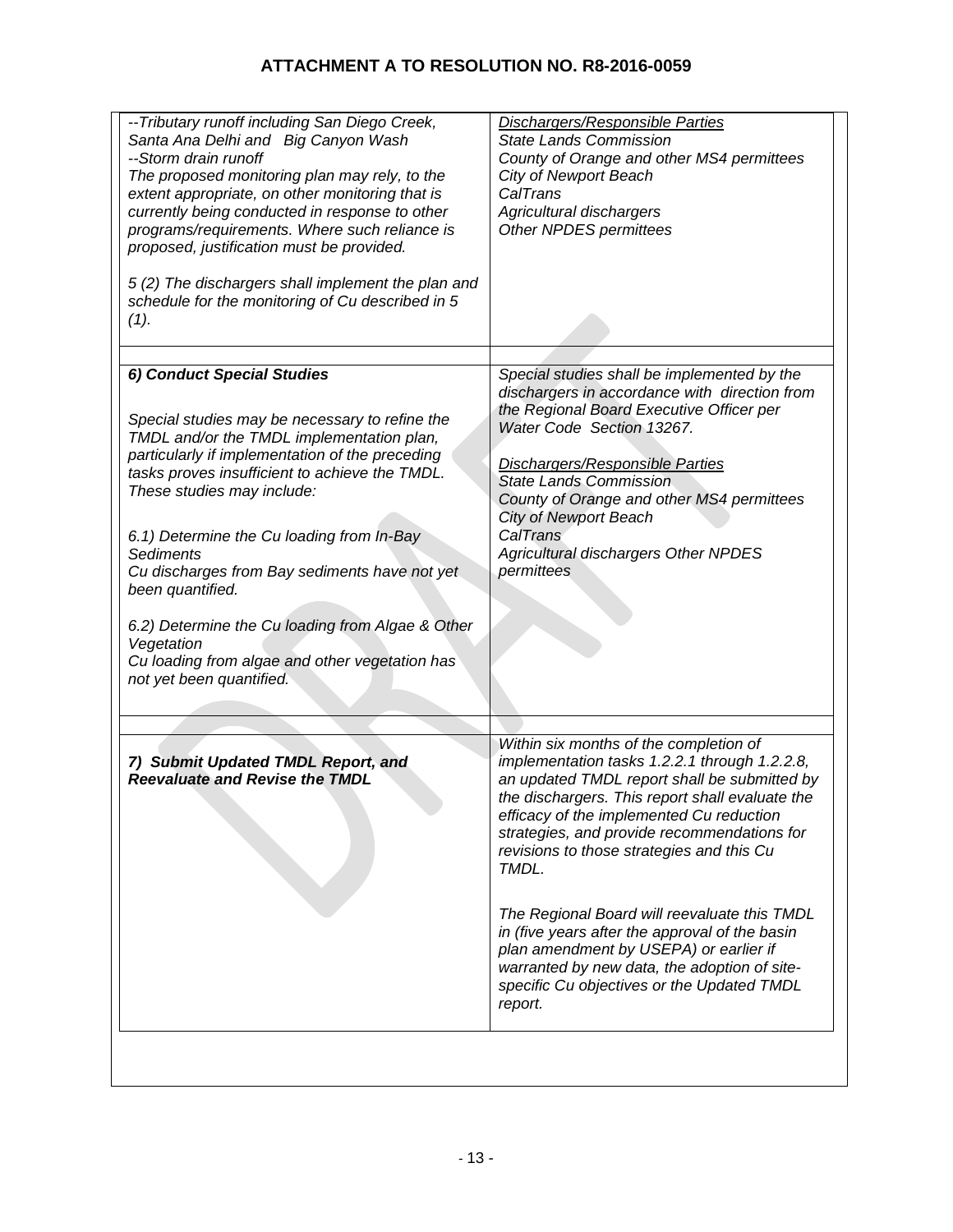### **Table 6.1. Zn,Hg,As,Cr-1: Non-TMDL Action Plans (Action Plans) for Zinc (Zn), Mercury (Hg), Arsenic (As) and Chromium (Cr)**

# **Problem Statement for Zn, Hg, As and Cr Non-TMDL Action Plans (Action Plans)**

In 2002, USEPA promulgated TMDLs for copper (Cu), lead (Pb), zinc (Zn) and cadmium (Cd) in the Upper Bay and Cu, Pb and Zn in the Lower Bay, based on an impairment assessment conducted by USEPA (USEPA, 2002). (USEPA also promulgated certain metals TMDLs for San Diego Creek.(*ibid.*)) Sediment metal concentrations were also shown to be high, and sediment toxicity was found in sediment samples across the Upper and Lower Bay (Bight '98, '03). Increased Zn concentrations were found in mussels in the Lower Bay. Cd, Pb and Zn are known to bioaccumulate in benthic organisms, but do not generally biomagnify up the food chain. The concentrations of heavy metals in aquatic plants in Newport Bay have not been documented, although Allen et al (2008) tested concentrations in algae.

In 2006, the State Board assessed individual metals in Newport Bay and listed the Upper and Lower Bay for Cu. No other individual metals were listed based on the State Board assessment, although USEPA's 2002 TMDLs remained in place. State Board also demonstrated no metals impairment in San Diego Creek.

This impairment assessment, based on data collected after 2002, showed impairment due to zinc (Zn), mercury (Hg), arsenic (As) and chromium (Cr) in Newport Bay. Non-TMDL Action Plans for these metals, rather than TMDLs, are identified below. The rationale for this alternative remediation approached is described below. The Action Plans include a Problem Statement, Source Analysis (if available) and Recommended Action Plan Tasks to Address Impairment. No allocations or linkage analyses are included. These Non-TMDL Action Plans replace the TMDLs for these metals that were promulgated by USEPA in 2002. The Non-TMDL Action Plan approach may be modified via future Basin Plan amendment if additional data and information warrant a TMDL or other alternative approach.

**Zn and Hg.** Action Plans are recommended for Zn and Hg since Zn and Hg exceeded sediment guidelines, but not CTR saltwater criteria for dissolved metals, and sediment Zn and Hg impairment is expected to be addressed by sediment Cu remediation requirements in the Cu TMDL. (Zn and Hg exceeded sediment guidelines in mostly the same areas as sediment Cu; therefore, as sediment Cu is remediated, likely with dredging, sediment Zn and Hg should also be remediated. In addition, a more extensive marina study is recommended in the Cu TMDL to determine the extent of sediment Cu (and other metals) contamination in marina areas not previously tested. The results of this expanded marina study will determine the extent of remediation needed for sediment Cu, Zn and Hg.)

**As and Cr.** Action Plans are recommended for Arsenic (As) and Chromium (Cr) since (As) and Cr exceeded fish and/or mussel tissue guidelines, but did not exceed the CTR saltwater criteria nor ERM sediment guidelines in Upper and Lower Newport Bay. In addition, sources of As and Cr are unknown; therefore, neither TMDLs nor allocations can be assigned until a more complete source analysis is conducted and considered.

### *Impairment Assessment Results*

*Water.* No dissolved metals, except Cu, exceeded the CTR saltwater criteria.

**Sediments.** Metals that exceeded the ERM sediment quality guidelines (plus sediment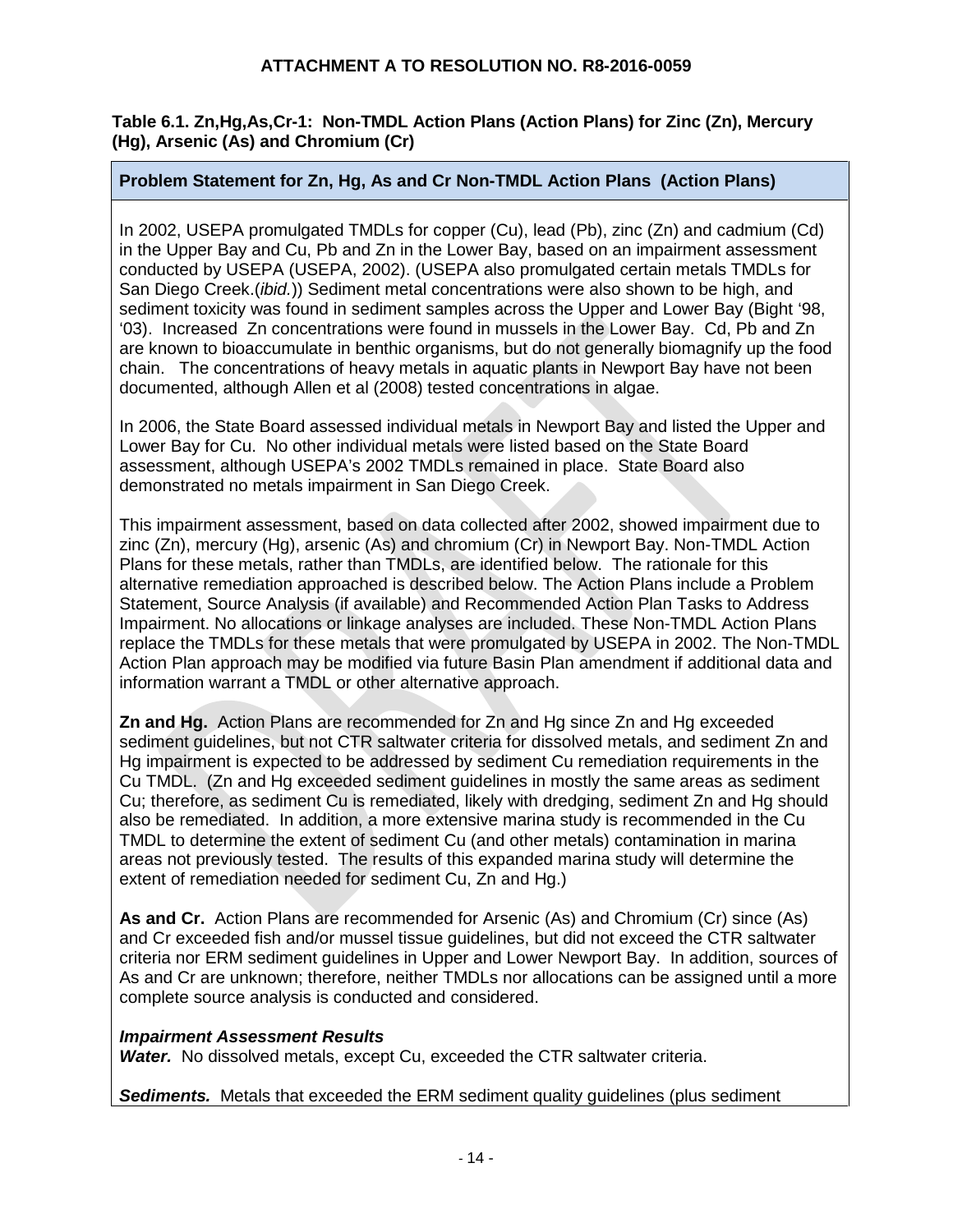toxicity), include Zn and mercury (Hg) (and Cu) in parts of Lower Newport Bay, particularly in the Turning Basin/South Lido Channel areas. In addition, sediment toxicity is present in areas where Zn and Hg (and Cu) exceeded the ERM guidelines.

*Fish and/or mussel tissue.* Metals that exceeded guidelines for fish and/or mussel tissue include arsenic (As), and chromium (Cr) in the Upper Bay, and As, Cr and Zn in the Lower Bay. Arsenic (As) exceeded the lower human health guideline, while Cr and Zn exceeded the wildlife guidelines.

*Human health.* Arsenic (As) exceeded the lower human health guideline (0.026 ug/g ww) in all fish filets (8) and mussels (4/4 samples). Fish filets were collected in the Upper Bay only.

*Wildlife.* The wildlife guidelines were exceeded for Cr (2.5 ug/g ww) in most fish (26/31, 18/32) in the Upper and Lower Bay, respectively in Allen's study (2008) but not in DFG's study (2006); and for Zn in 10/36 fish and 1/2 mussel samples in the Lower Bay (Allen 2008, DFG 2006).

Chromium (Cr) exceeded the guideline for wildlife in both resident and open water fish that were collected in Newport Bay. Residency is an issue with fish tissue exceedances with respect to sources of contaminants in fish tissue. Zn exceeded the guideline for wildlife in topsmelt and mussels. Sources for As, Cr and Zn in the Lower Bay may include sediments, and algae for Cr and As (Allen 2008).

Non-TMDL Action Plans are recommended for Zn, Hg, As and Cr. These metals are recommended for 303(d) listing. The Non-TMDL Action Plans address metals impairment by strategies including monitoring and dredging but do not include waste load or load allocations.

# **Numeric Targets for Zn, Hg, As and Cr**

The numeric targets for Zn, Hg, As and Cr include: 1) the CTR saltwater criteria for dissolved metals in water; 2) the Effects Range Low (ERL) sediment guidelines for sediments; and 3) fish tissue guidelines for human health and wildlife. Targets in sediments and fish tissue are based on total metal concentrations.

For sediments, ERL sediment guidelines are used as targets, rather than the ERM guidelines, as this is a conservative approach that has been used in other metals TMDLs in the state of California. For fish tissue, Office of Environmental Health Hazard Assessment (OEHHA) and USEPA guidelines are used for human health, and U.S. Fish and Wildlife Service (USFWS) guidelines are used for wildlife.

|               |                                                             | <b>Numeric Targets for Zn, Hg, As, Cr</b> |                                                                    |
|---------------|-------------------------------------------------------------|-------------------------------------------|--------------------------------------------------------------------|
| <b>Metal</b>  | <b>Water</b><br>(CTR saltwater criteria, ug/L) <sup>1</sup> |                                           | <b>Sediment</b><br>(ERL sediment guidelines, $ug/g$ ) <sup>2</sup> |
|               | acute                                                       | chronic                                   | <b>Effects Range Low</b>                                           |
| *Zn           | 90                                                          | 81                                        | 150                                                                |
| Hg            | 1.8                                                         | 0.94                                      | 0.15                                                               |
| As            | 69                                                          | 36                                        | 70                                                                 |
| $\mathsf{Cr}$ | 1100                                                        | 50                                        | 81                                                                 |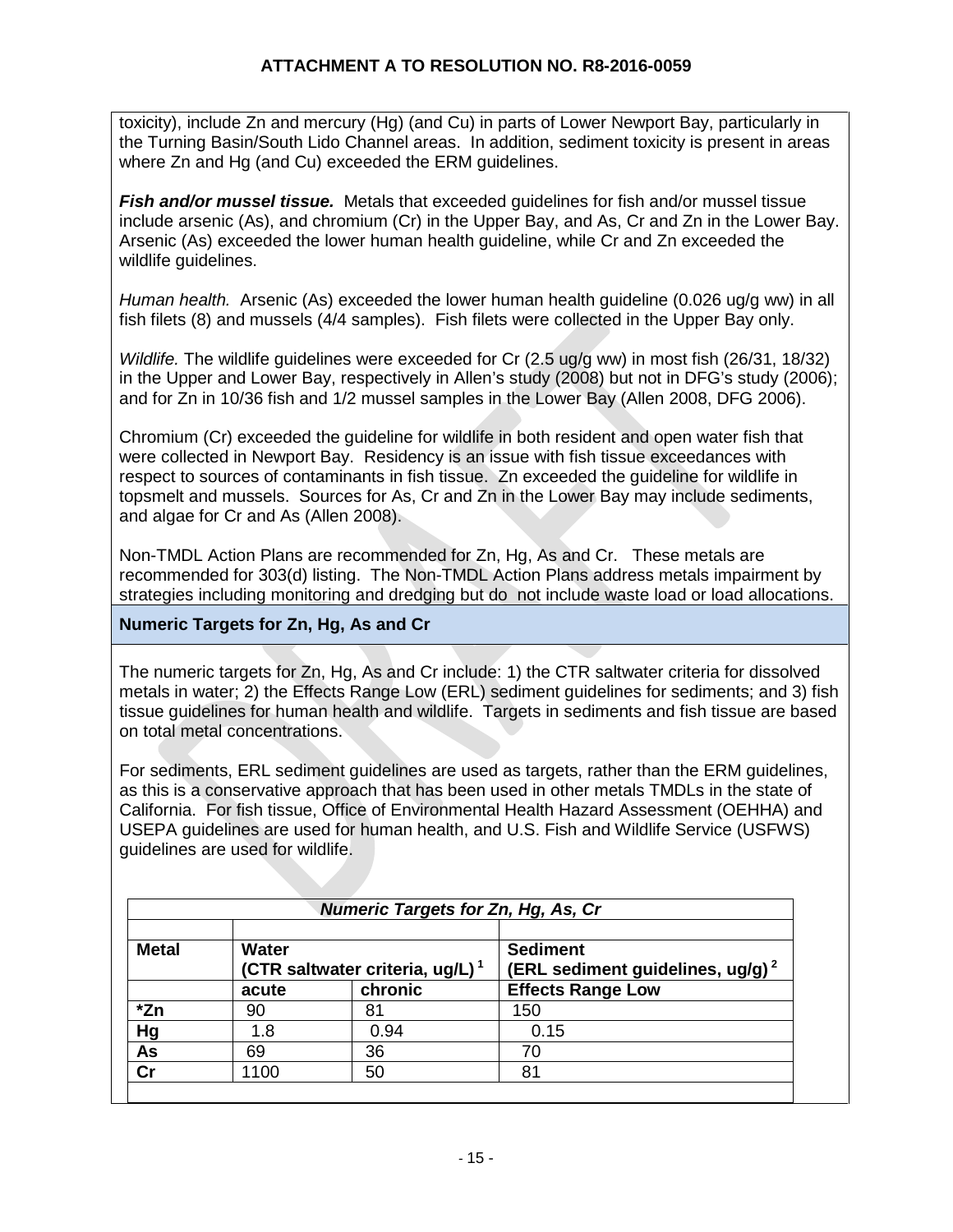|                  | <b>Fish Tissue</b><br>Human Health (ug/g ww)                                              | <b>Fish Tissue</b><br>Wildlife (ug/g ww)                                                                |
|------------------|-------------------------------------------------------------------------------------------|---------------------------------------------------------------------------------------------------------|
| Zn               | $40^{3}$                                                                                  | 45 <sup>4</sup>                                                                                         |
| Hg               | $2005$ ng/g ww                                                                            |                                                                                                         |
| <b>Methyl Hg</b> | $\overline{220}^6$ ng/g                                                                   | $30^{7}$ , 55 <sup>7</sup> ng/g ww                                                                      |
| As               | $0.026^{8}$                                                                               | $25^9$                                                                                                  |
| cr               | $1.0^{10}$                                                                                | $2.5^{11}$                                                                                              |
|                  |                                                                                           |                                                                                                         |
|                  | *Zn TMDL promulgated by USEPA in 2002                                                     |                                                                                                         |
|                  |                                                                                           | <sup>1</sup> Dissolved metals saltwater criteria are from the California Toxics Rule (CTR) (USEPA 2000) |
|                  | <sup>2</sup> Sediment guidelines are from Long et al 1995 (ERL = effects range low)       |                                                                                                         |
|                  | <sup>3</sup> Zn human health target from Median International Standards (MIS), Nauen 1983 |                                                                                                         |
|                  | $47$ n wildlife torget from Eigler 1002                                                   |                                                                                                         |

<sup>4</sup>Zn wildlife target from Eisler 1993

5 Total Hg human health target from Johnson & Looker 2004, San Francisco Bay Mercury TMDL **6** Methyl Hg human health target from Klasing & Brodberg 2008 (OEHHA)

<sup>7</sup>Methyl Hg wildlife guidelines from Russell 2003 (USFWS) (30ng/g value for smaller fish (< 5cm) protective of the California least tern; 55ng/g value for larger fish –protective of sea otter)

<sup>3</sup>Inorganic As human health target (carcinogen target) from USEPA 2000a Fish consumption guidance Volume 1 (Table 5-3) 9

 $\textdegree$ Total As wildlife target from Stanley 1994 (wet wt. conversion from dry wt. screening value-(assumes fish contain 75% moisture)

 $10^{\circ}$ Cr human health target from Median International Standards (MIS), Nauen 1983<br> $11^{\circ}$ Cr wildlife target from Eisler 1998

# **Preliminary Source Analysis for Zn, Hg, As and Cr**

Known and potential sources of Zn, Hg, As and Cr include urban runoff from tributaries and storm drains (freshwater), recreational boats (Zn) and boat repair yards (Zn, Hg), in-bay sediments, air deposition and ambient seawater. The table below shows metal load estimates from various sources and is a revision of Table E-11 from the USEPA Toxics TMDLs (2002). Mean metal loads from tributaries were estimated from Orange County monitoring data (OCPFRD, 2009-2013). Mean metal loads from storm drains were estimated from the Newport Bay Stormdrain Metals Study (2007). Zn loads from air deposition and ambient seawater were quantified in the Toxics TMDLs (2002). Other sources of metals shown below have not yet been measured and quantified.

| <b>Revised Summary of Metal Loads to Newport Bay</b><br>(lbs/yr) |                           |                 |           |           |  |
|------------------------------------------------------------------|---------------------------|-----------------|-----------|-----------|--|
|                                                                  | Zn                        | As              | Сr        | Hg'       |  |
| Tributary runoff <sup>1</sup>                                    | 754<br>26,596*<br>(USEPA) | 321             | 54        | 4.6       |  |
| Storm drain runoff <sup>2</sup>                                  | 1123/336                  | 66/17           | 24/9      | $NT^8$    |  |
| Recreational Boats <sup>3</sup>                                  | unknown                   | NL <sup>9</sup> | <b>NL</b> | <b>NL</b> |  |
| <b>Boatyards</b>                                                 | unknown                   | unknown         | unknown   | unknown   |  |
| Air deposition $4$                                               | 606                       |                 |           |           |  |
| Ambient seawater <sup>5</sup>                                    | 7464                      |                 |           |           |  |
| Bay Sediments <sup>6</sup>                                       | unknown                   | unknown         | unknown   | unknown   |  |
| Total                                                            | 43,181                    |                 |           |           |  |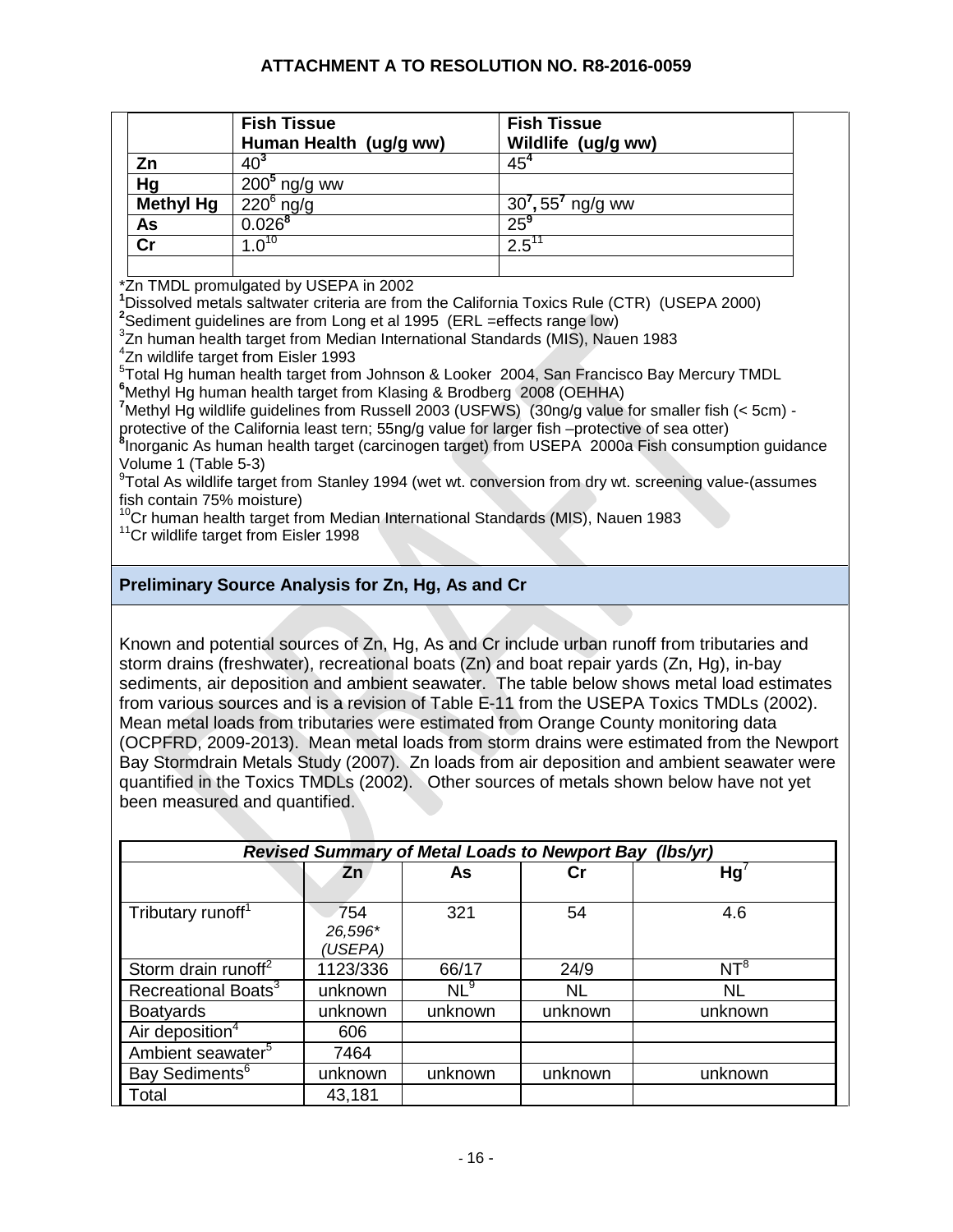$1$  Dissolved metal loads are the mean annual loads estimated from 2009-13 data (OCPFRD) \*For comparison, dissolved Zn in storm water samples from San Diego Creek and Santa Ana-Delhi calculated from total Zn (OCPFRD 2000 data in Table E-11, Toxics TMDLs) (total Zn x 0.80 = dissolved Zn) (USEPA 2002)

 $2$  Dissolved metal loads from storm drains (2008 load/ 2007 load) were calculated from the Newport Bay Stormdrain Metals Study (2009) at 0.9 runoff coefficient, 2007 =dry year, 2008 =wet year  $3$  Zn is discharged from Zn anodes and Zn boat bottom paints; however, these loads have not yet been

quantified. Other metals listed in Table 6-2 are not likely to be discharged from boat hulls<br>4 Estimate for direct deposition load of dissolved Zn to surface waters of Newport Bay (total Zn is from<br>Toxics TMDL, Table E-11;

 $5$  Estimate of dissolved Zn loads from ocean based on local data (R. Gossett) and approximate ocean volume into Newport Bay(total Zn is from Toxics TMDLs, Table E-11; dissolved Zn = total Zn x 0.80)<br>
<sup>6</sup> Metal loads from resuspended bay sediments are unknown at this time and should be investigated, but are likely to be lower than contributions from major tributaries

<sup>7</sup> Most Hg in Newport Bay is believed to be historical deposition in bay sediments

 $8$  NT =Hg was not tested in most samples, (in samples where Hg was tested, concentrations were low 0.01 to 0.02 ug/L)

 $9^9$  NL =not likely

**Loading Capacity and Linkage Analysis for Zn, Hg, As and Cr**

There is no linkage analysis for Zn, Hg, As and Cr Action Plans.

# **TMDLs, Waste Load and Load Allocations, and Margin of Safety for Cu**

There are no TMDLs nor allocations for Zn, Hg, As and Cr Action Plans

# **Implementation Plan**

The largest Zn loads are runoff from tributaries and storm drains; however, Zn loads from boats, boatyards and Bay sediment resuspension have not been quantified. Hg loads were very low from runoff from tributaries, but Hg loads from storm drains were not evaluated. Much of the sediment Hg is thought to be from historical sources.

The highest priorities for Zn and Hg are the remediation of sediment Zn & Hg (with sediment Cu remediation), and a more extensive marina study. The more extensive marina sediment study required under the Cu TMDL should also evaluate Zn and Hg.

(As) loads from tributary runoff are substantial, but As loads from storm drains are five times lower. Cr loads are low from both tributary runoff and storm drains. (As) and Cr loads from other sources have not been quantified.

The highest priorities for As and Cr are the completion of more extensive source analysis, and the development and implementation of remediation strategies to correct impairment.

TMDL implementation will be carried out in Newport Bay by the following: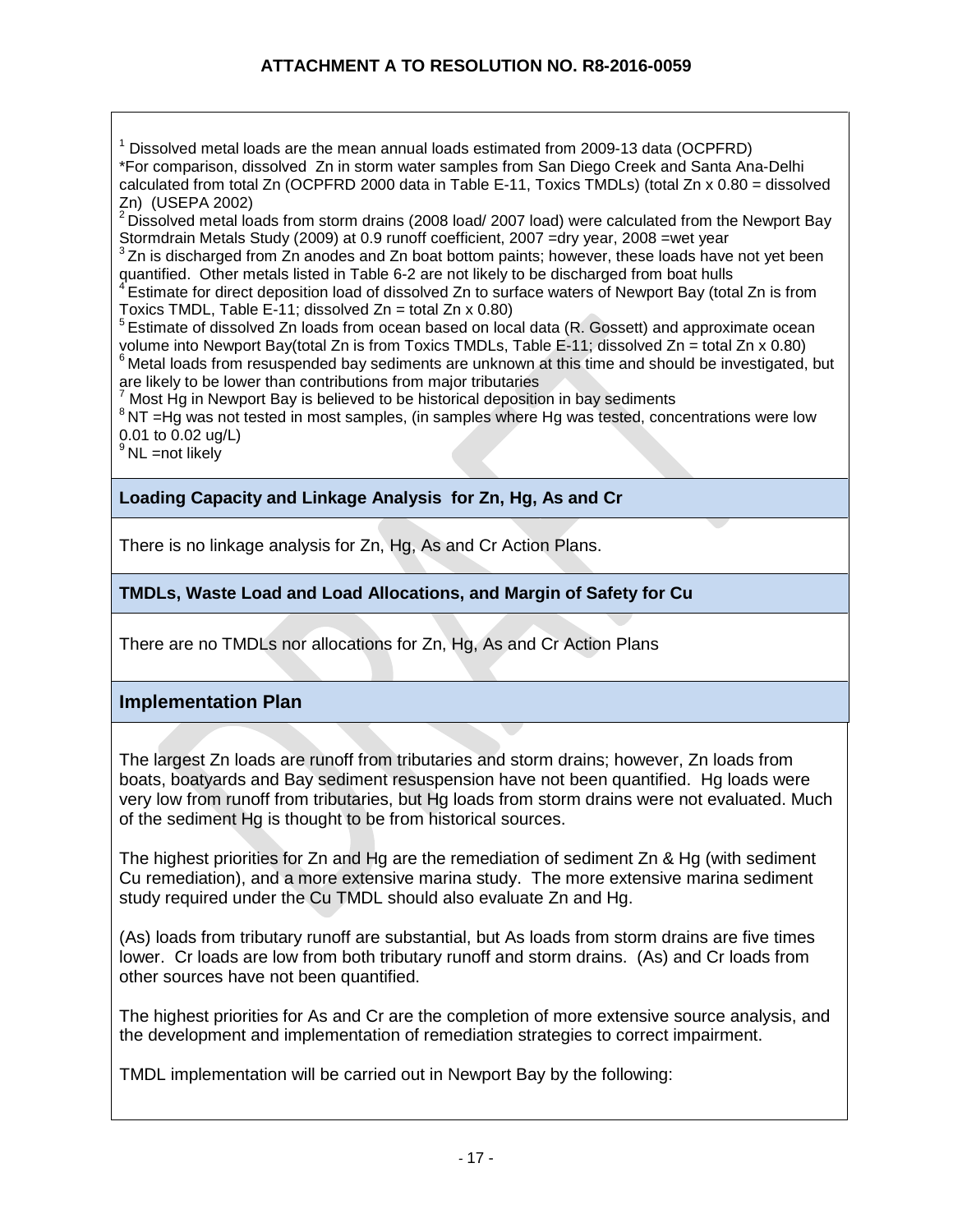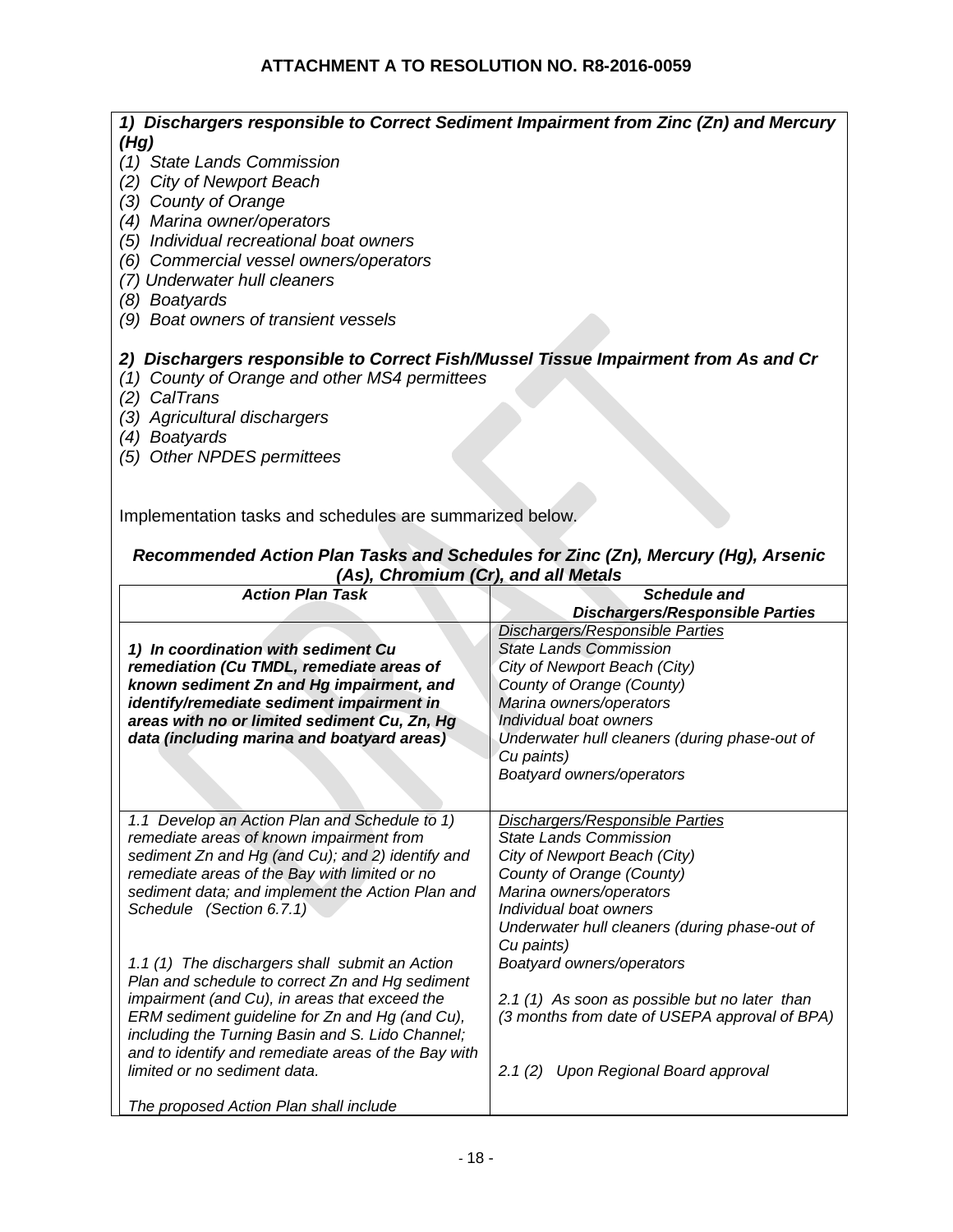| recommended corrective strategies for areas of<br>known sediment impairment, and monitoring and<br>evaluation necessary to determine:<br>(1) the effectiveness of the corrective actions on<br>sediment Zn and Hg (and Cu) impairment; and, (2)<br>the extent of sediment Zn and Hg (and Cu)<br>impairment and remediation strategies in areas of<br>the Bay that have not been monitored especially in<br>marina and boatyard areas).<br>The proposed Action Plan should also include<br>continued monitoring of Zn and Hg in water and<br>sediments, including marinas and boatyard areas<br>(especially in the Lower Bay and the Turning<br>Basin/S.Lido Channel areas), monitoring in<br>tributary runoff, and load estimations for tributary<br>runoff. The proposed Action Plan should also<br>include continued monitoring of Zn in fish and<br>mussel tissue (especially in the Lower Bay).<br>1.1(2) The dischargers shall implement their<br>plan(s) and schedule(s) |                                                                                                                               |  |
|--------------------------------------------------------------------------------------------------------------------------------------------------------------------------------------------------------------------------------------------------------------------------------------------------------------------------------------------------------------------------------------------------------------------------------------------------------------------------------------------------------------------------------------------------------------------------------------------------------------------------------------------------------------------------------------------------------------------------------------------------------------------------------------------------------------------------------------------------------------------------------------------------------------------------------------------------------------------------------|-------------------------------------------------------------------------------------------------------------------------------|--|
|                                                                                                                                                                                                                                                                                                                                                                                                                                                                                                                                                                                                                                                                                                                                                                                                                                                                                                                                                                                |                                                                                                                               |  |
|                                                                                                                                                                                                                                                                                                                                                                                                                                                                                                                                                                                                                                                                                                                                                                                                                                                                                                                                                                                |                                                                                                                               |  |
| 2) Conduct source analysis studies to 1)<br>determine and quantify sources of As and Cr<br>and remediate those sources of As and Cr, and<br>2) evaluate the reduction of As loads from<br>tributaries                                                                                                                                                                                                                                                                                                                                                                                                                                                                                                                                                                                                                                                                                                                                                                          | Dischargers/Responsible Parties<br><b>State Lands Commission</b><br>City of Newport Beach (City)<br>County of Orange (County) |  |
| 2.1 Develop an Action Plan and Schedule to 1)<br>determine the sources of As and Cr, and remediate<br>those sources of As and Cr, and 2) evaluate the<br>reduction of As loads from tributaries.<br>2.1 (1) The dischargers shall submit an Action<br>Plan and schedule to conduct source analysis<br>studies for As and Cr, and to remediate those<br>sources of As and Cr.<br>The proposed Action Plan shall include<br>characterization studies of As and Cr in sediments<br>(especially in marinas and near boatyards) and<br>vegetation/algae studies. Based on the results of<br>the studies, corrective strategies should then be<br>proposed for the remediation of As and Cr.                                                                                                                                                                                                                                                                                         |                                                                                                                               |  |
| The proposed Action Plan should also include<br>continued monitoring of As and Cr in water and<br>sediments including marinas and boatyard areas<br>(especially in the Lower Bay and the Turning<br>Basin/S.Lido Channel areas), monitoring in<br>tributary runoff, and load estimations for tributary<br>runoff. The proposed Action Plan should also                                                                                                                                                                                                                                                                                                                                                                                                                                                                                                                                                                                                                         |                                                                                                                               |  |